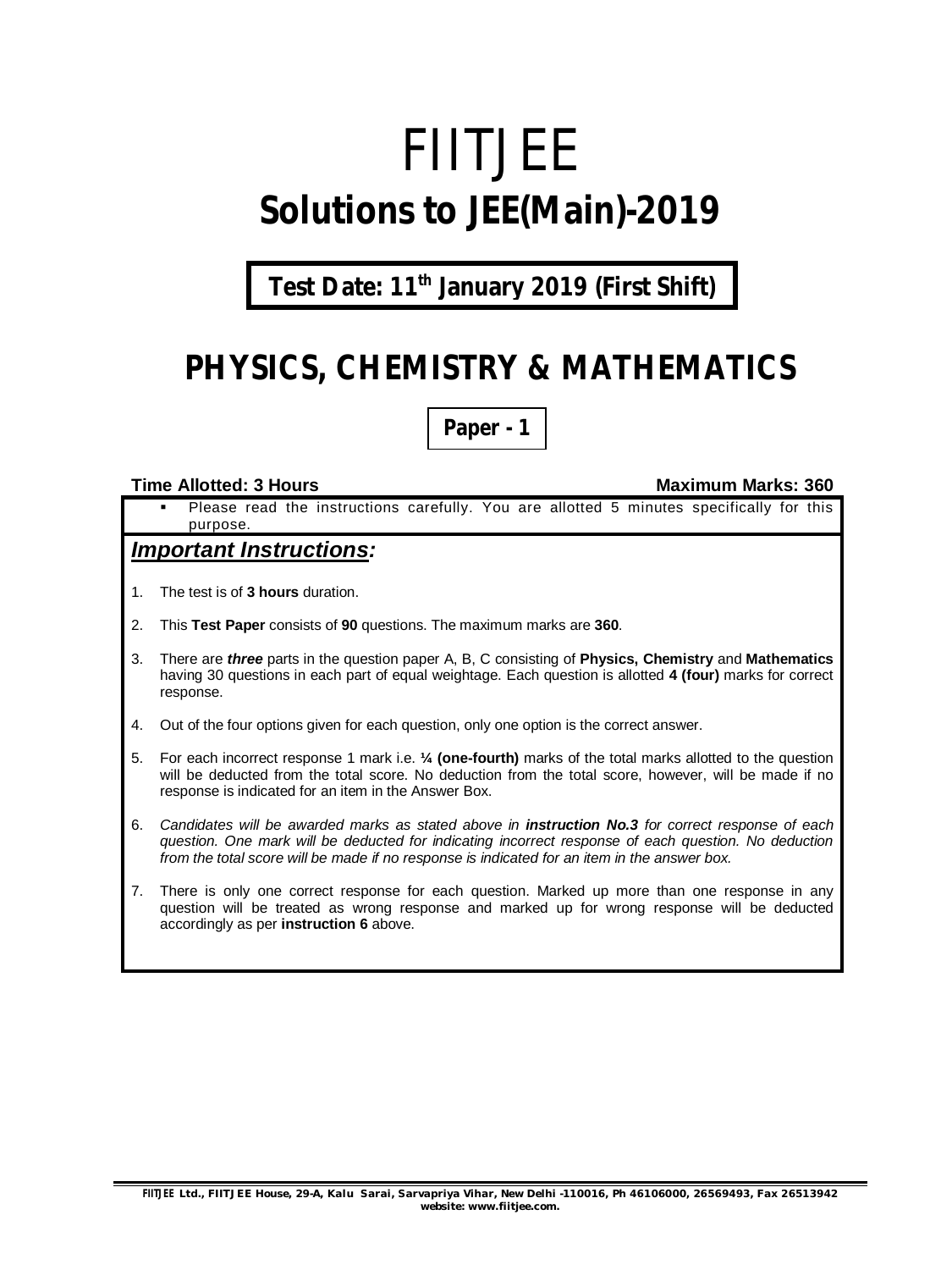### **PART –A (PHYSICS)**

- 1. A body is projected at  $t = 0$  with a velocity 10 ms<sup>-1</sup> at an angle of 60<sup>0</sup> with the horizontal. The radius of curvature of its trajectory at  $t = 1$ s is R. Neglecting air resistance and taking acceleration due to gravity  $g = 10$  ms<sup>-2</sup>, the radius of R is: (A) 10.3 m (B) 2.8 m (C) 2.5 m (D) 5.1 m
- 2. A hydrogen atom, initially in the ground state is excited by absorbing a photon of wavelength 980 Å. The radius of the atom in the excited state, in terms of Bohr radius  $a_0$ , will be: the contract of the contract of the contract of the contract of the contract of the contract of the contract of the contract of the contract of the contract of the contract of the contract of the contract of the c  $(hc = 12500 \text{ eV} - \text{Å})$

 $500<sub>0</sub>$ 

 $1500 \Omega$ 

3. In the given circuit the current through Zener Diode is close to: (A) 0.0 mA (B) 6.7 mA (C) 4.0 mA (D) 6.0 mA

4. There are two long co – axial solenoids of same length I. The inner and outer coils have radii  $r_1$  and  $r_2$  and number of turns per unit length  $n_1$  and  $n_2$  respectively. The ratio of mutual inductance to the self – inductance of the inner – coil is:

 $\overline{a}$ 

| (A) $\frac{n_1}{n_2}$ |                                                 | (B) $\frac{n_2}{n_1} \cdot \frac{r_1}{r_2}$ |  |
|-----------------------|-------------------------------------------------|---------------------------------------------|--|
|                       | (C) $\frac{n_2}{n_1} \cdot \frac{r_2^2}{r_1^2}$ | (D) $\frac{n_2}{n_1}$                       |  |

 $(A)$  25a<sub>0</sub> (B) 9a<sub>0</sub> (C)  $16a_0$  (D)  $4a_0$ 

- 5. A particle undergoing simple harmonic motion has time dependent displacement given by  $x(t)$ 90  $x(t) = A \sin \frac{\pi t}{\cos \theta}$ . The ratio of kinetic to potential energy o the particle at t = 210s will be (A) 1/9 (B) 1  $(C) 2$  (D) 3
- 
- 6. A satellite is revolving in a circular orbit at a height h from the earth surface, such that  $h < R$  where R is the radius of the earth. Assuming that the effect of earth's atmosphere can be neglected the minimum increase in the speed required so that the satellite could escape from the gravitational field of earth is:

(A) 
$$
\sqrt{2gR}
$$
  
\n(B)  $\sqrt{gR}$   
\n(C)  $\sqrt{\frac{gR}{2}}$   
\n(D)  $\sqrt{gR}(\sqrt{2}-1)$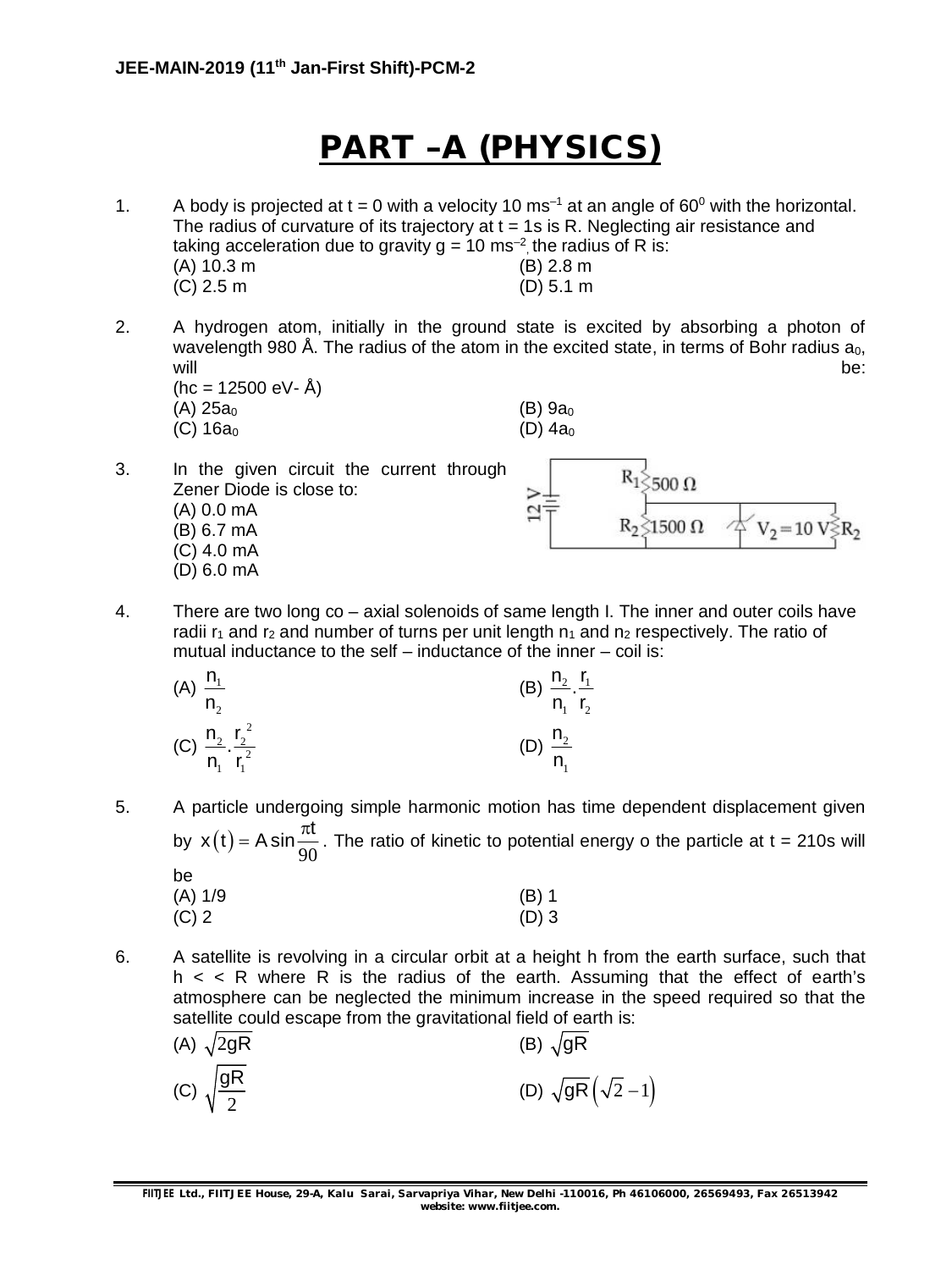$\mathcal{S}_2$ 

 $S_1$ 

7. The force of interaction between two atoms is given by  $F =$  $\exp\left(-\frac{x^2}{2}\right)$  $\alpha\beta$ exp $\left(-\frac{x^2}{\alpha kt}\right);$ ; where x is

the distance, k is the Boltzmann constant and T is temperature and  $\alpha$  and  $\beta$  are two constants. The dimension of  $\beta$  is:

| (A) $M^0L^2T^{-4}$ | (B) $\mathsf{M}^2\mathsf{LT}^{-4}$ |
|--------------------|------------------------------------|
| (C) $MLT^{-2}$     | (D) $M^2L^2T^{-2}$                 |

8. In a Young's double slit experiment, the path difference, at a certain point on the screen, between two interfering waves is  $1/8<sup>th</sup>$  of wavelength. The ratio of the intensity at this point to that at the centre of a bright fringe is close to:

| (A) 0.74 | (B) 0.85 |
|----------|----------|
| (C) 0.94 | (D) 0.80 |

9. In the circuit shown,

The switch  $S_1$  is close at time  $t = 0$  and the switch  $S_2$  is kept open. At some later time  $(t_0)$ , the switch  $S_1$  is opened and  $S_2$  is closed. The behaviour of the current I as a function of time 't' is given by:



10. Three charges Q, +q and +q are placed at the vertices of a right – angle isosceles triangle as shown below. The net electrostatic energy of the configuration is zero, if the value of Q is:

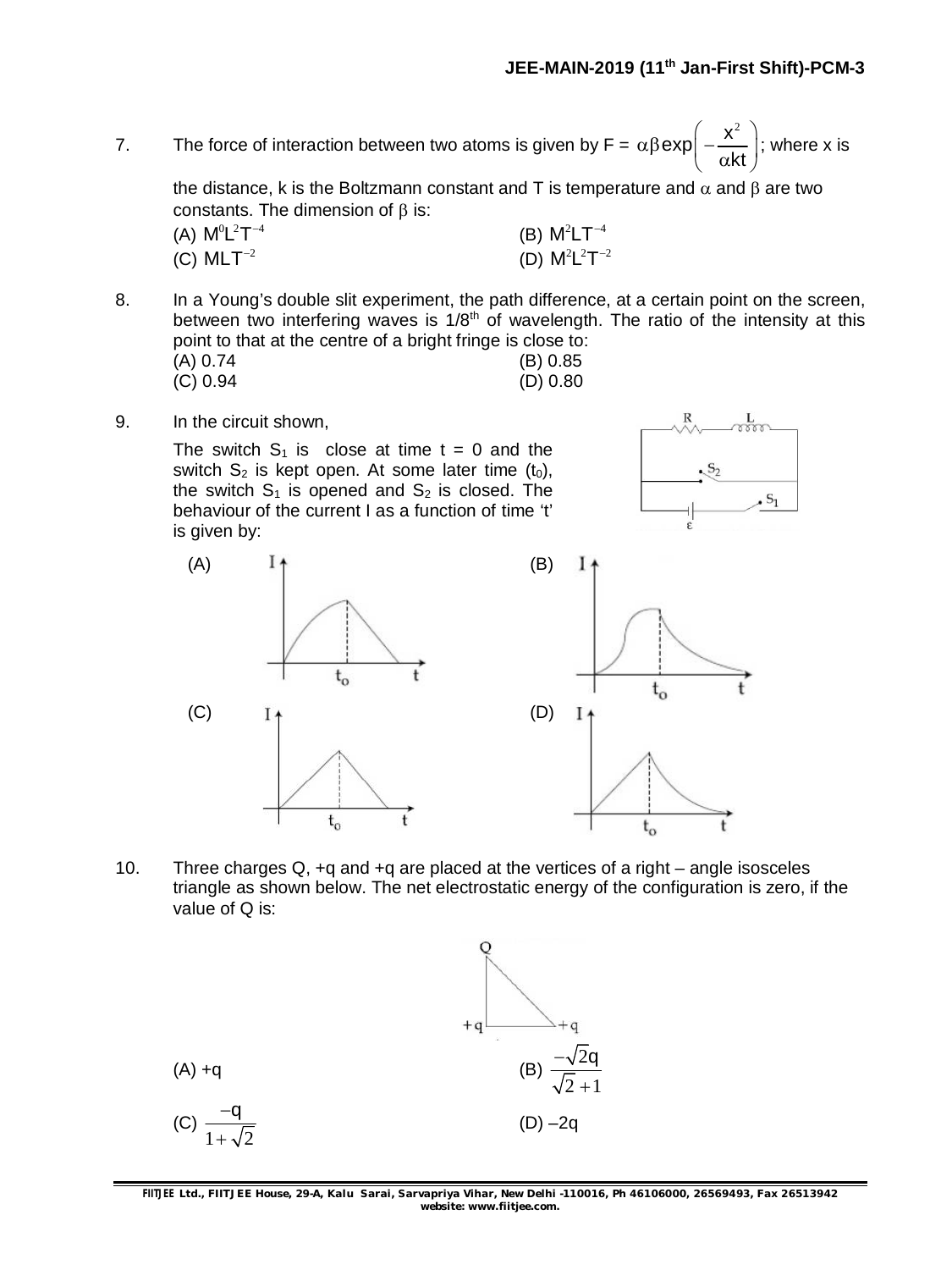#### **JEE-MAIN-2019 (11th Jan-First Shift)-PCM-4**

11. The variation of refractive index of a crown glass thin prism with wavelength of the incident light is shown. Which of the following, graph is the correct one, if  $D_m$  is the angle of minimum deviation?





12. The equilateral triangle ABC is cut from a thin solid sheet of wood. (See figure) D, E and F are the mid points of its sides as shown and G is the centre of the triangle. The moment of inertia of the triangle about an axis passing through G and perpendicular to the plane of the triangle is  $I_0$ . If the smaller triangle DEF is removed from ABC, the moment of inertia of the remaining figure about the same axis is I. Then:

(A) 
$$
I = \frac{15}{16}I_0
$$
  
\n(B)  $I = \frac{3}{4}I_0$   
\n(C)  $I = \frac{9}{16}I_0$   
\n(D)  $I = \frac{I_0}{4}$ 

13. A slab is subjected to the two forces  $F_1$  $\rightarrow$ and  $\mathsf{F}_2$  $\rightarrow$ of same magnitude F as shown in the figure. Force  $\overline{\phantom{a}}$  $F_2$  is in XY – plane while force  $F_1$  acts along z – axis at the point  $(2 i+3 j)$  $\rightarrow$   $\rightarrow$ . The moment of these forces about point O will be:

(A) 
$$
(3\hat{i} + 2\hat{j} + 3\hat{k})F
$$
  
\n(B)  $(3\hat{i} - 2\hat{j} - 3\hat{k})F$   
\n(C)  $(3\hat{i} + 2\hat{j} - 3\hat{k})F$   
\n(D)  $(3\hat{i} + 2\hat{j} + 3\hat{k})F$ 



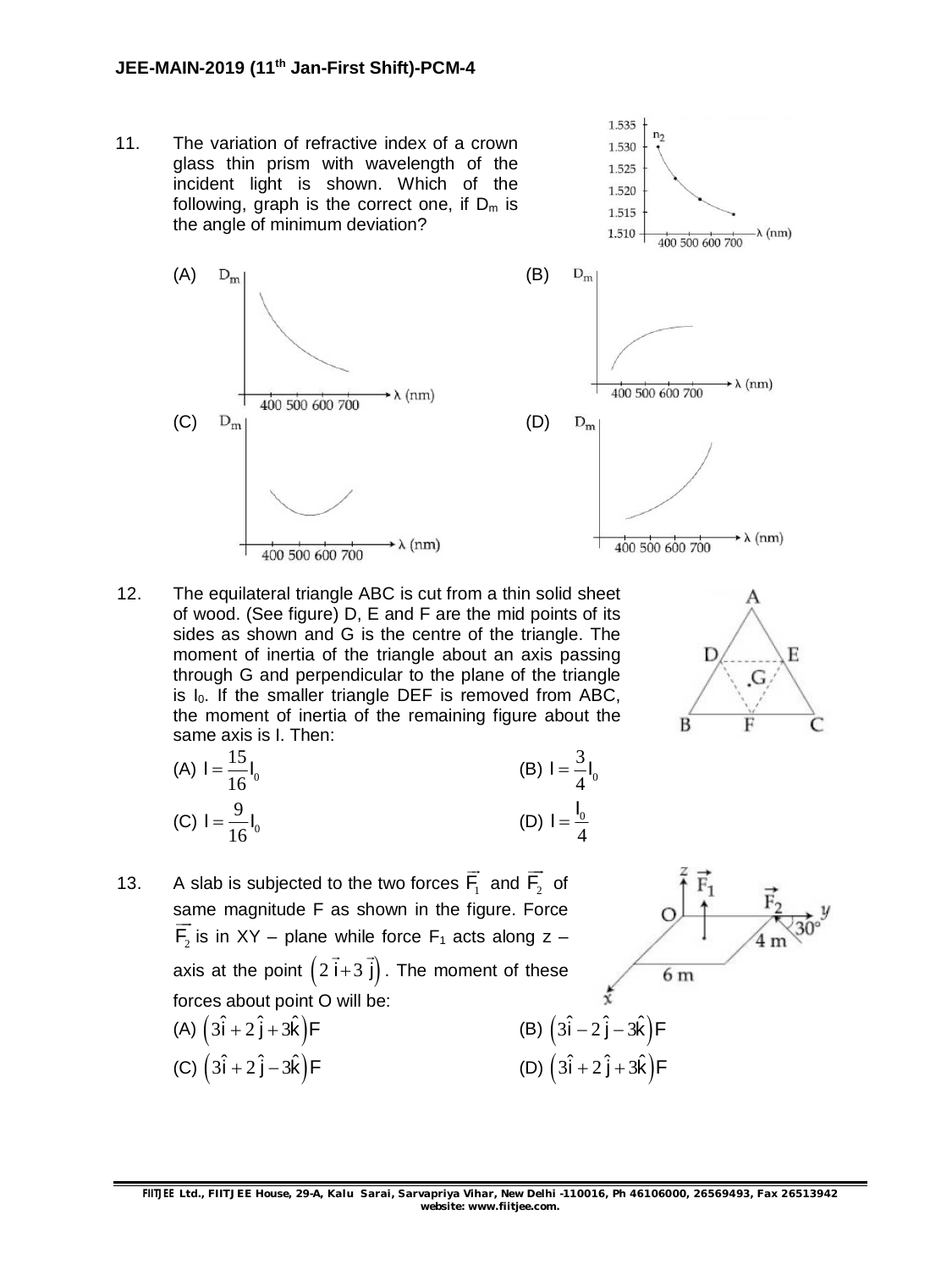14. Ice at  $-20^{\circ}$  C is added to 50 g of water at 40 $^{\circ}$  C. When the temperature of the mixture reaches  $0^{\circ}$  C, it is found that  $20$  g of ice is still unmelted. The amount of ice added to the water was close to (Specific heat of water =  $4.2 \text{ J/q} / {}^{0}C$ ) Heat of fusion of water at  $0^{\circ}C = 334$  J/g) (A) 50 g (B) 100 g (C) 60 g (D) 40 g

15. A particle is moving along a circular path with a constant speed of 10 ms<sup>-1</sup>. What is the magnitude of the change in velocity of the particle, when it moves through an angle of  $60^{\circ}$ + around the centre of the circle?

| (A) $10\sqrt{3}$ m / s | (B) 0        |
|------------------------|--------------|
| (C) $10\sqrt{2}$ m/s   | $(D)$ 10 m/s |

- 16. An amplitude modulated signal is given by  $V(t) = 10 \left[ 1 + 0.6 \cos \left( 2.2 \times 10^4 t \right) \sin \left( 5.5 \times 10^5 \right) t \right]$  . Here t is in seconds. The seconds. The sideband frequencies (in kHz) are. [Given  $\pi = 22/7$ ] (A) 1785 and 1715 (B) 1785 and 1715 (C) 89.25 and 85.75 (D) 892.5 and 857.5
- 17. An object is at a distance of 20 m from a convex lens of focal length 0.3 m. The lens forms an image of the object. If the object moves away from the lens at a speed of 5 m/s, the speed and direction of the image will be: (A) 2.26 x 10<sup>-3</sup> m/s away from the lens (B) 0.92 x 10<sup>-3</sup> m/s away from the lens (C) 3.22 x 10<sup>-3</sup> m/s towards the lens (C)  $3.22 \times 10^{-3}$  m/s towards the lens
- 18. A gas mixture consists of 3 moles of oxygen and 5 moles or argon at temperature T. Considering only translational and rotational modes, the total internal energy of the  $system$  is:<br>(A)  $15RT$ (B) 12 RT

| I A GI (A) | (D) IZKI  |
|------------|-----------|
| (C) 4 RT   | (D) 20 RT |
|            |           |

- 19. Two equal resistances when connected in series to a battery, consume electric power of 60 W. If these resistances are now connected in parallel combination to the same battery, the electric power consumed will be. (A) 60 W (B) 240 W (C) 120 W (D) 30 W
- 20. The resistance of the meter bridge AB in given figure is 4  $\Omega$ . With a cell of emf  $\varepsilon = 005$  V and rheostat resistance  $R_h = 2 \Omega$  the null point is obtained at some point J. When the cell is replaced by another one of emf  $\varepsilon = \varepsilon_2$  the same null point J is found for R<sub>h</sub> = 6  $\Omega$ . The emf $\epsilon$ <sub>2</sub> is:



**FIITJEE** *Ltd., FIITJEE House, 29-A, Kalu Sarai, Sarvapriya Vihar, New Delhi -110016, Ph 46106000, 26569493, Fax 26513942 website: [www.fiitjee.com.](http://www.fiitjee.com.)*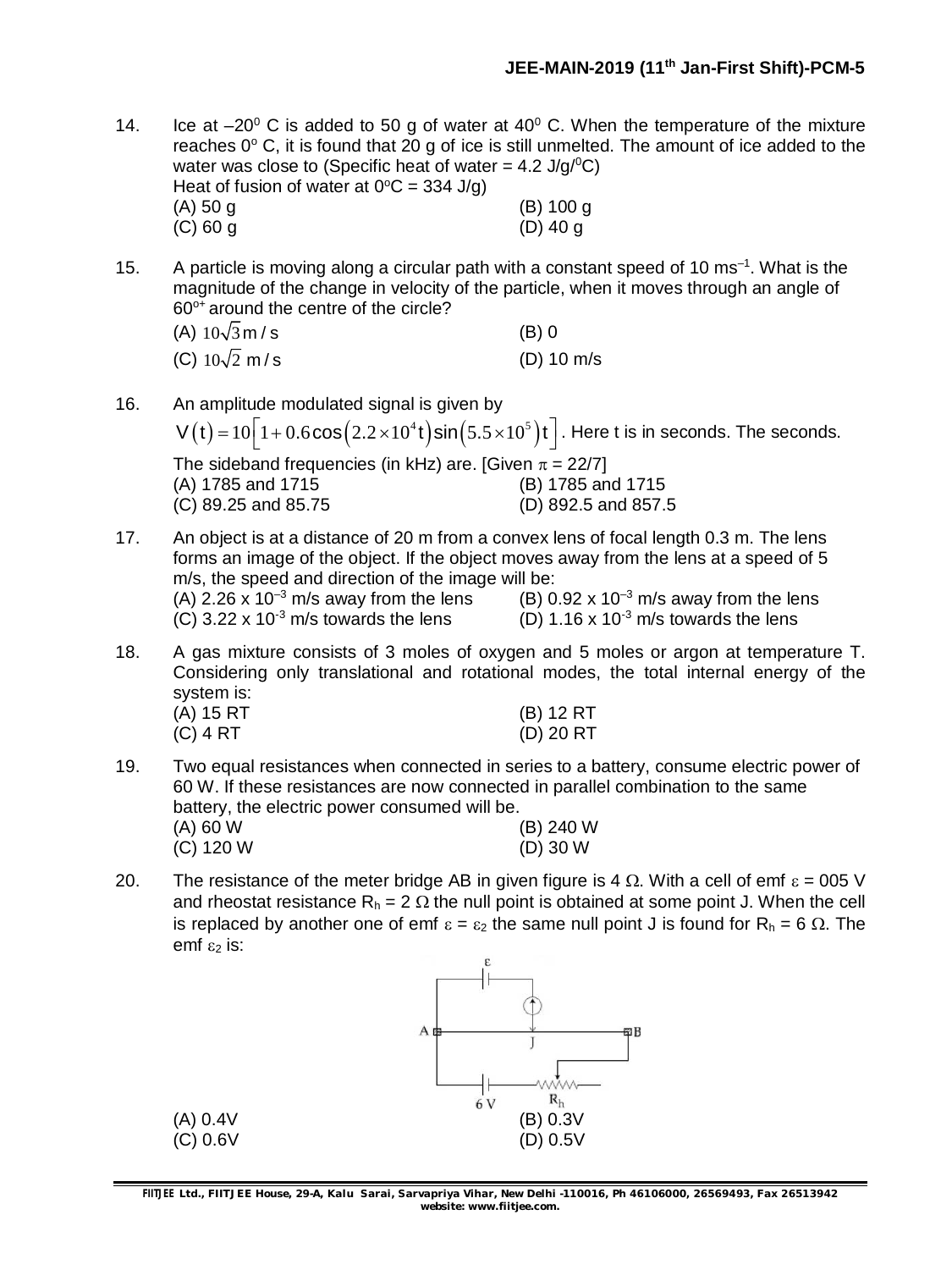### **JEE-MAIN-2019 (11th Jan-First Shift)-PCM-6**

21. An electromagnetic wave of intensity 50  $Wm^{-2}$  enters in a medium of refractive index' n' without any loss . The ratio of the magnitudes of electric fields, and the ratio of the magnitudes of magnetic fields of the wave before and after entering into the medium are respectively. Given by:



22. In the figure shown below, the charge on the left plate of the  $\mu$ F capacitor is -30 $\mu$ C. The charge on the right place of the  $6 \mu F$  capacitor is:



- 23. A rigid diatomic ideal gas undergoes an adiabatic process at room temperature. The rational between temperature and volume for the process is  $TV^x = constant$ , then x is: (A) 3/5 (B) 2/5 (C) 2/3 (D) 5/3
- 24. A liquid of density  $\rho$  is coming out of a hose pipe of radius a with horizontal speed  $\nu$  and hits a mesh. 50% of the liquid passes through the mesh unaffected. 25% looses all of its momentum and 25% comes back with the same speed. The resultant pressure on the mesh will be:

| (A) $\frac{1}{4} \rho v^2$ | (B) $\frac{3}{4} \rho v^2$ |
|----------------------------|----------------------------|
| (C) $\frac{1}{2} \rho v^2$ | (D) $\rho v^2$             |

25. If the deBroglie wavelength of an electron is equal to  $10^{-3}$  times the wavelength of a photon of frequency 6  $x10^{14}$  Hz, then the speed of electron is equal to: (Speed of light =  $\begin{array}{ccc} 3 & \times & \end{array}$  10  $\begin{array}{ccc} \end{array}$  $8 = m/s$ ; Planck's constant = 6.63 x 10<sup>-34</sup> J.s ; Mass of electron = 9.1 x 10<sup>-31</sup> kg)

| (A) $1.1 \times 10^6$ m/s |  |
|---------------------------|--|
| (C) $1.8 \times 10^6$ m/s |  |

- (B) 1.7 x 10<sup>6</sup> m/s  $(D)$  1.45 x 10<sup>6</sup> m/s
- 26. The give graph shown variation (with distance r from centre) of: (A) Electric field of a uniformly charged sphere (B) Potential of a uniformly charged spherical shell (C) Potential of a uniformly charged sphere (D) Electric field of a uniformly charged spherical shell

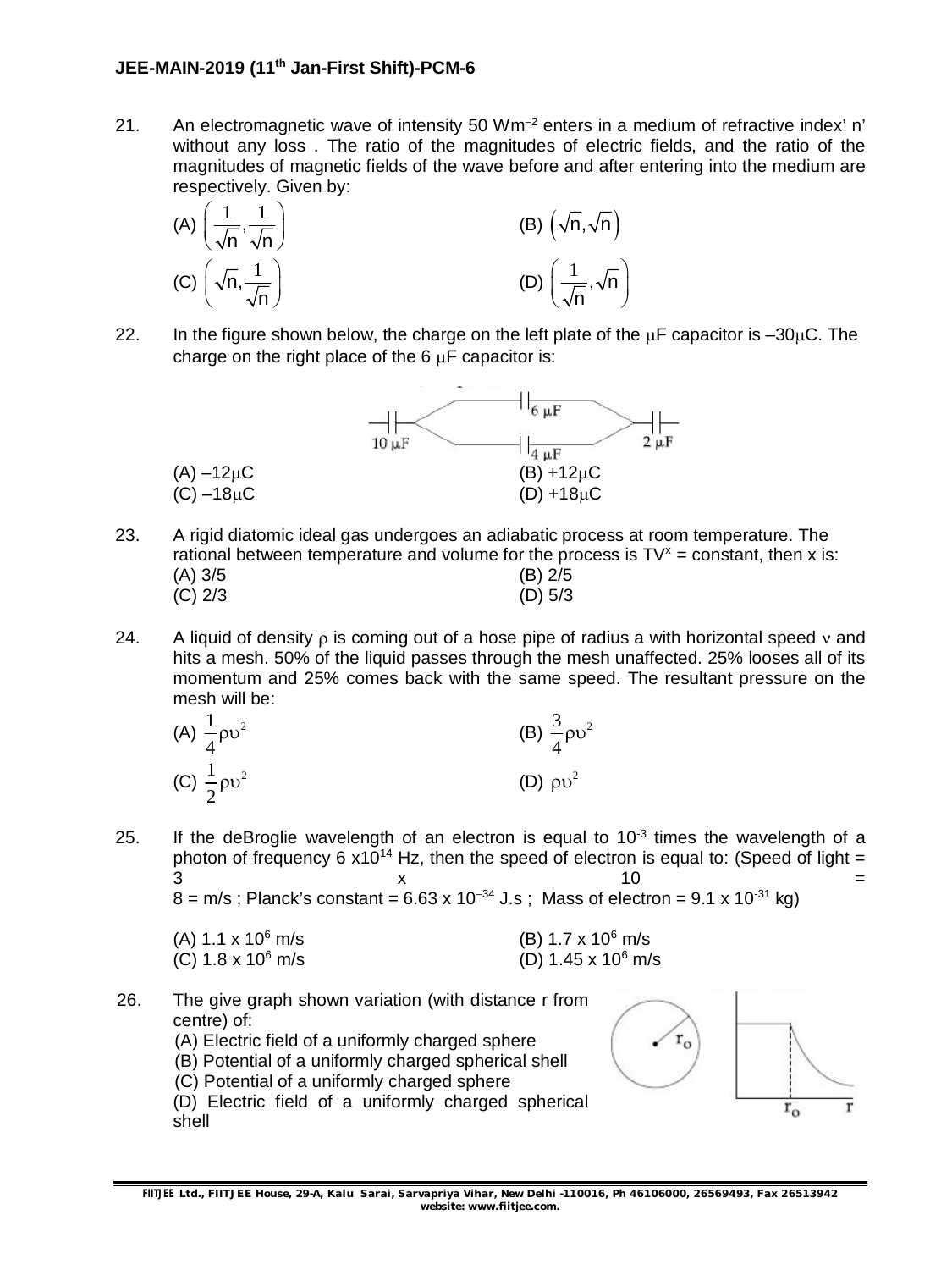27. Equation of travelling wave on a stretched string of linear density 5 g/m is  $y = 0.03 \sin x$  $(450 t - 9x)$  where distance and time are measured in SI united. The tension in the string is:

| $(A)$ 10 N   | $(B)$ 7.5 N |
|--------------|-------------|
| $(C)$ 12.5 N | $(D)$ 5 N   |

- 28. In an experiment, electrons are accelerated, from rest, by applying, a voltage of 500 V. Calculate the radius of the path if a magnetic field 100 mT is then applied. [Charge of the electron =  $1.6 \times 10^{-19}$  C Mass of the electron =  $9.1 \times 10^{-31}$  kg] (A) 7.5 x 10<sup>-3</sup> m<br>(C) 7.5 m (C) 7.5 m (D) 7.5 x 10<sup>-2</sup> m  $(D)$  7.5 x 10<sup>-4</sup> m
- 29. A body of mass 1 kg falls freely from a height of 100 m, on a platform of mass 3 kg which is mounted on a spring having spring constant  $k = 1.25 \times 10^6$  N/m. The body sticks to the platform and the spring's maximum compression is found to be x. Given that  $q =$ 10 ms-2 , the value of x will be close to:

| $(A)$ 40 cm | $(B)$ 4 cm |
|-------------|------------|
| $(C)$ 80 cm | $(D)$ 8 cm |

30. In a Wheatstone bridge (see figure) Resistance P and Q are approximately equal. When  $R = 400 \Omega$ , the bridge is balanced. On interchanging P and Q, the value of R, for balance is 405  $\Omega$ . The value of X is close to: (A) 401.5 ohm (B) 404.5 ohm (C) 403.5 ohm (D) 402.5 ohm

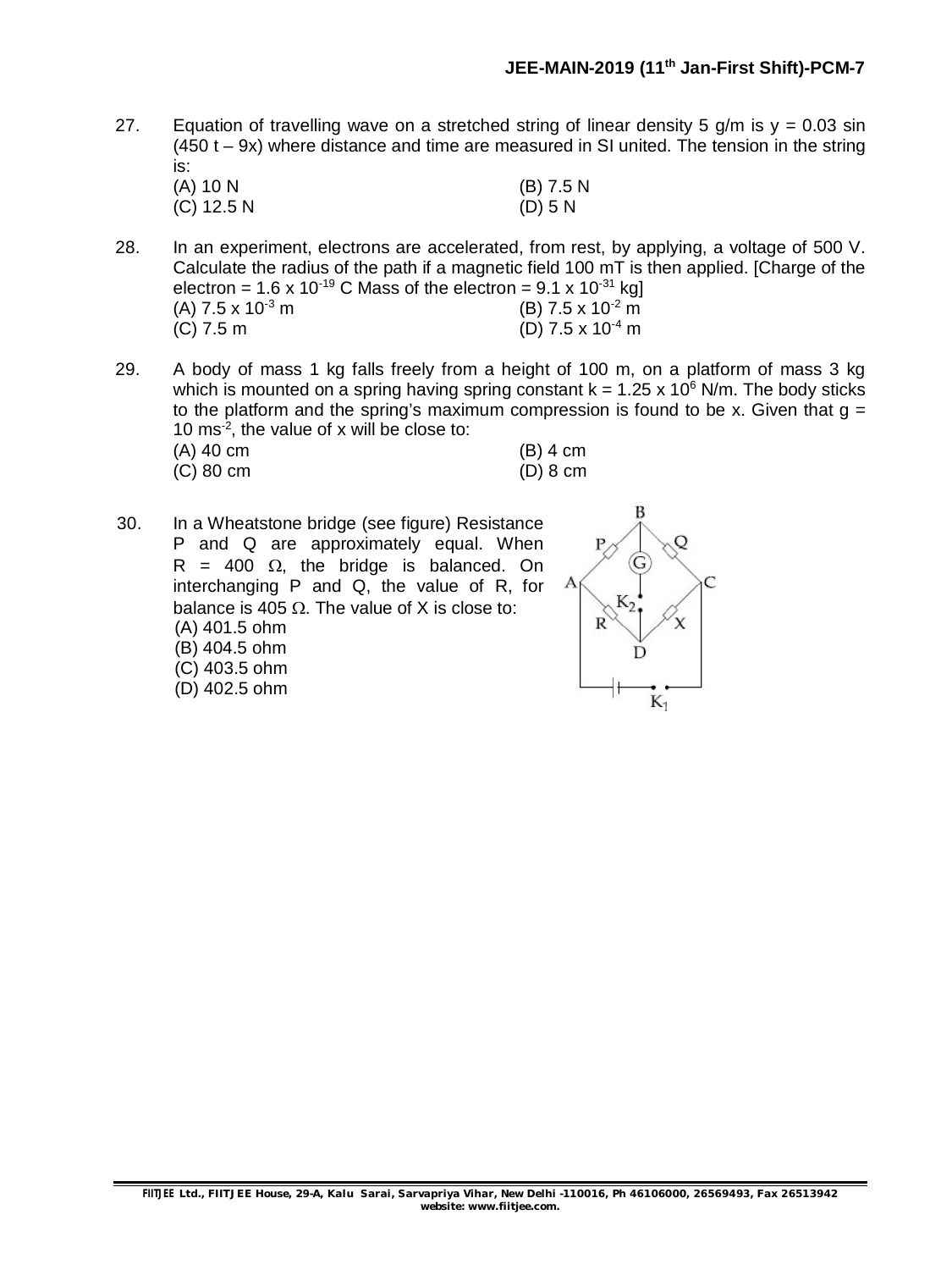### **PART –B (CHEMISTRY)**

31. Among the following compounds, which one is found in RNA?





34. A solid having density of 9 x 10<sup>3</sup> kg m<sup>-3</sup> forms face centred cubic crystale of edge length  $200\sqrt{2}$  pm. What is the molar mass of the solid? [Avogadro constant  $\approx$  6 x 10<sup>23</sup> and mol<sup>-1</sup>,  $\pi \approx 3$ ]  $(A)$  0.0432 kg mol<sup>-1</sup> (B) 0.0216 kg mol–1  $(C)$  0.0305 kg mol<sup>-1</sup> (D) 0.4320 kg mol-1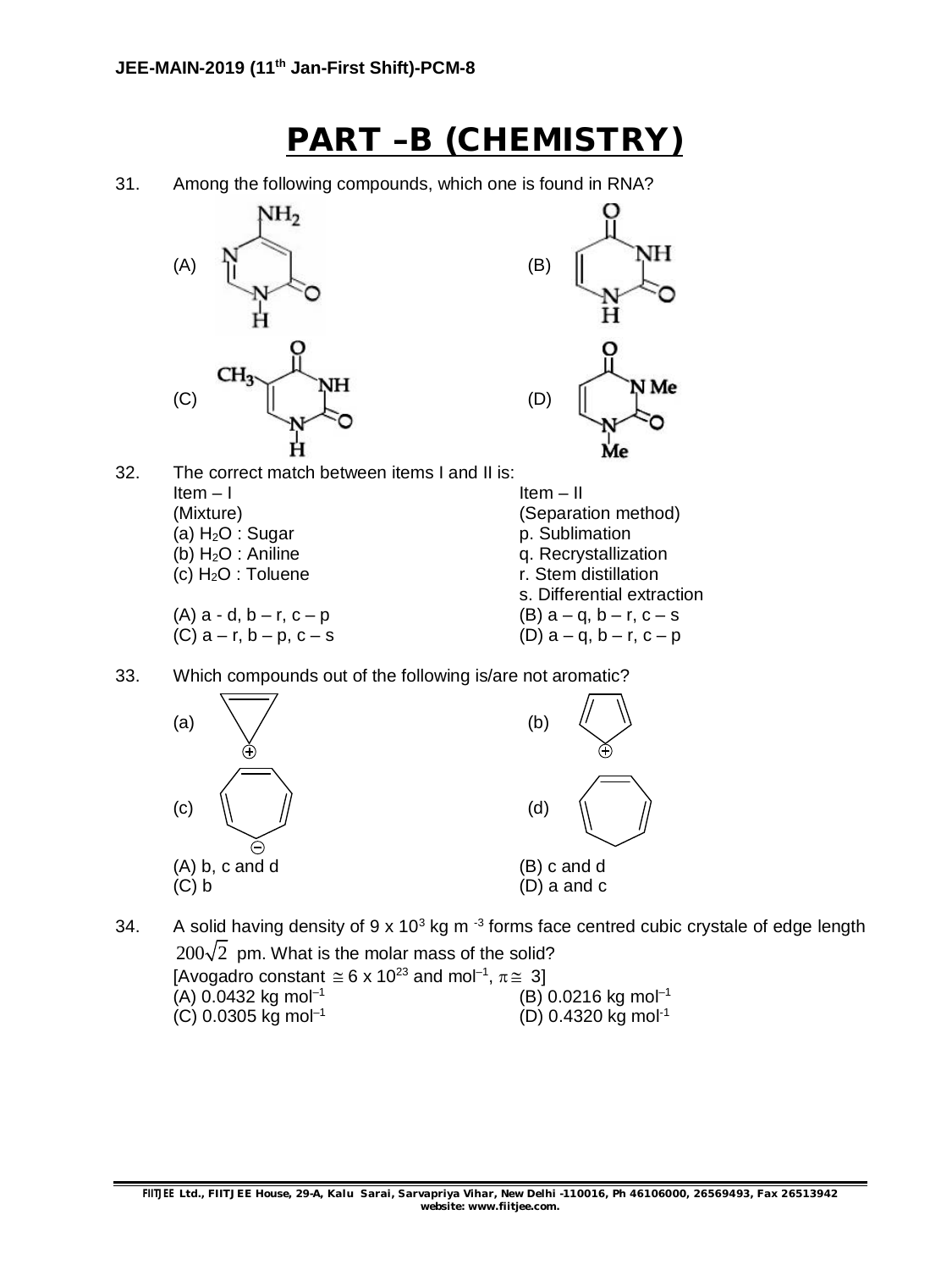35. For the cell  $Zn(s)|Zn^{2+}(aq)||M^x + (aq)|M(s)$ , different half cells and their standard electrode potentials are given below:

| $M^{x+}(aq)/M(s)$ $\begin{array}{ c c c c }\n\hline\nAu^{x+}(aq)/Aq^{x+}(aq)/Aq(s)/Aq(s) & \hline\nHe^{2+}(aq)/Aq(s) & \hline\nHe^{2+}(aq) & \hline\nHe^{(s)}\n\hline\n\end{array}$ |      |      | $Ag(s)$ $Fe2+(aq)$ |  |
|-------------------------------------------------------------------------------------------------------------------------------------------------------------------------------------|------|------|--------------------|--|
| $E_{M}^*$ + $/M^{/(V)}$                                                                                                                                                             | 1.40 | 0.80 |                    |  |

If  $E^0_{\text{Zn}^2 + / \text{Zn}} = -0.76$  V, which cathode will given a maximum value of  $E^0_{\text{cell}}$  per electron transferred?

| $(A)$ Ag <sup>+</sup> / Ag | (B) $Fe^3 + /Fe^{2+}$ |
|----------------------------|-----------------------|
| (C) $Au^3 + /Au$           | (D) Fe $^{2+}$ / Fe   |

36. The correct match between item I and item II is:

| Item $-1$                       | Item $-$ II                     |
|---------------------------------|---------------------------------|
| a. Norethindrone                | p. Anti – biotic                |
| b. Ofloxacin                    | q. Anti - fertility             |
| c. Equanil                      | r. Hypertention                 |
|                                 | s. Analgesics                   |
| $(A)$ a – q, b – r, c – s       | $(B)$ a – q, b – p, c – r       |
| (C) $a - r$ , $b - p$ , $c - s$ | (D) $a - r$ , $b - p$ , $c - r$ |

37. The polymer obtained from the following reactions is:

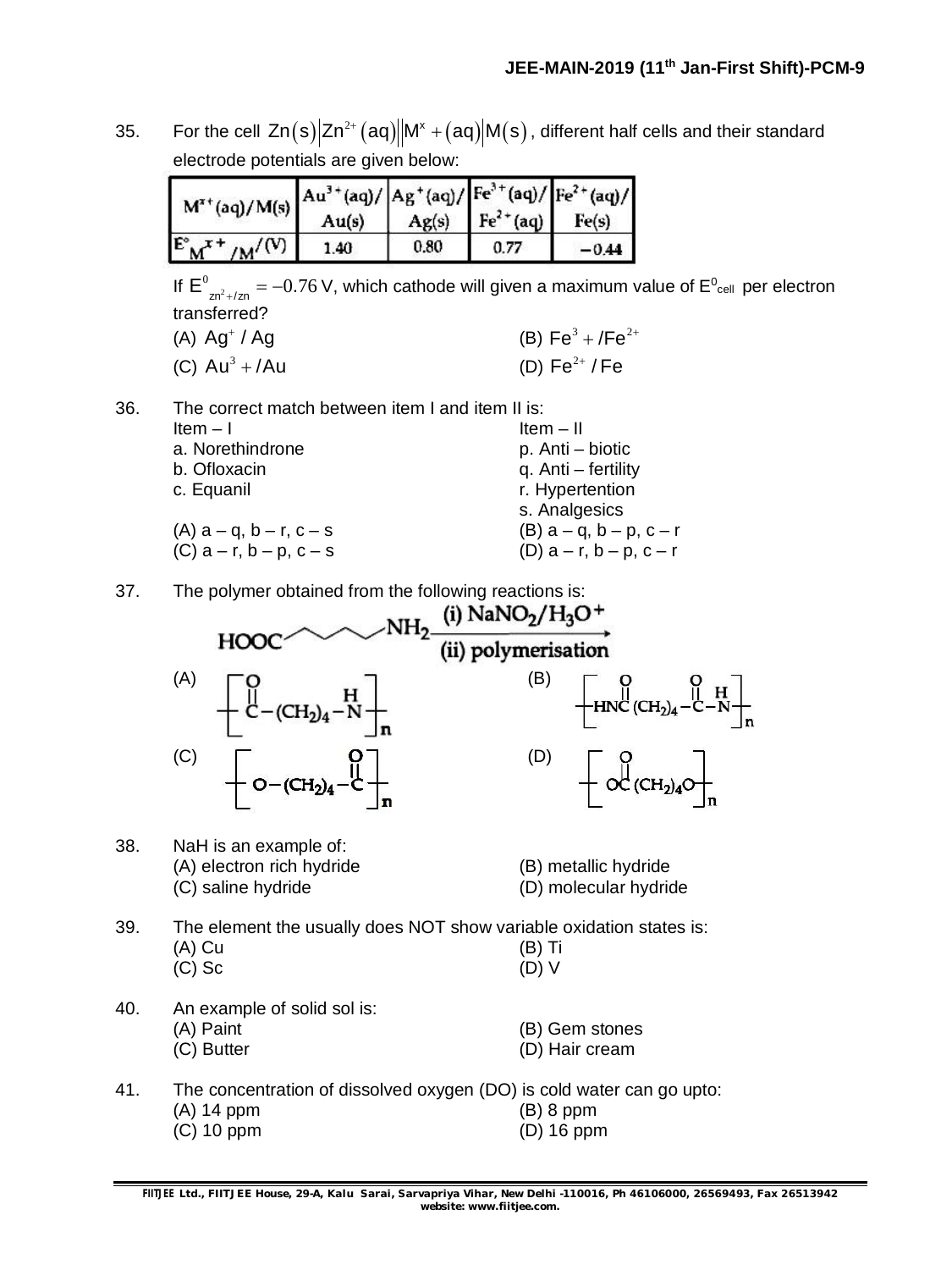- 42. The correct statements among (a) to (d) regarding  $H_2$  as a fuel are:
	- (a) it produces less pollutants than petrol
	- (b) A cylinder of compressed dihydrogen weighs  $\sim$  30 times more than a petrol tank producing the same amount of energy.
	- (c) Dihydrogen is stored in tanks of metal alloys like  $N_5$
	- (d) On combustion, values of energy released per gram of liquid dihydrogen and LPG are 50 and 142 kJ, respectively.
	- $(A)$  (b) and (d) only  $(B)$  (a) and (d) only
- - $(C)$  (b), (c) and (d) only  $(D)$  (a), (b) and (c) only
- 43. The major product of the following reaction is:



- 44. The freezing point of diluted milk sample is found to be  $-0.2$ °C, while it should have been  $0.5^{\circ}$ C for pure milk. How much water been added to pure milk to make the diluted sample?<br>(A) 1 cup of water to 2 cups of pure milk
	-
- $(B)$  3 cups of water to 2 cups of pure milk

н

- (C) 1 cup of water to 3 cups of pure milk (D) 2 cups of water to 3 cups of pure milk
- 
- 45. If a reaction follows the Arrhenius equation, the plot Ink v 1/(RT) gives straight line with a gradient (–y) unit. The energy required to activate the reactant is:  $(A)$  y/R unit (B) y unit  $(C)$  yR unit (D) –y unit
- 46. A 10 g effervescent tablet containing sodium bicarbonate and oxalic acid releases 0.25 ml of  $CO_2$  at T = 298.15 K and p = 1 bar. If molar volume of  $CO_2$  is 25.0 L under such condition, what is the percentage of sodium bicarbonate in each tablet? [Molar mass of  $NaHCO<sub>3</sub> = 84 g mol<sup>-1</sup>]$

| (A) 0.84   | $(B)$ 33.6 |
|------------|------------|
| $(C)$ 16.8 | (D) 8.4    |

- 47. The amphoteric hydroxide is:  $(A)$  be  $(OH)_2$  (B) Ca $(OH)_2$ (C)  $Mg(OH)_2$  (D) Sr(OH)<sub>2</sub>
- 48. Peroxyacetyl nitrate (PAN), an eye irritant is produced by: (A) classical smog (B) acid rain (C) organic waste (D) photochemical smog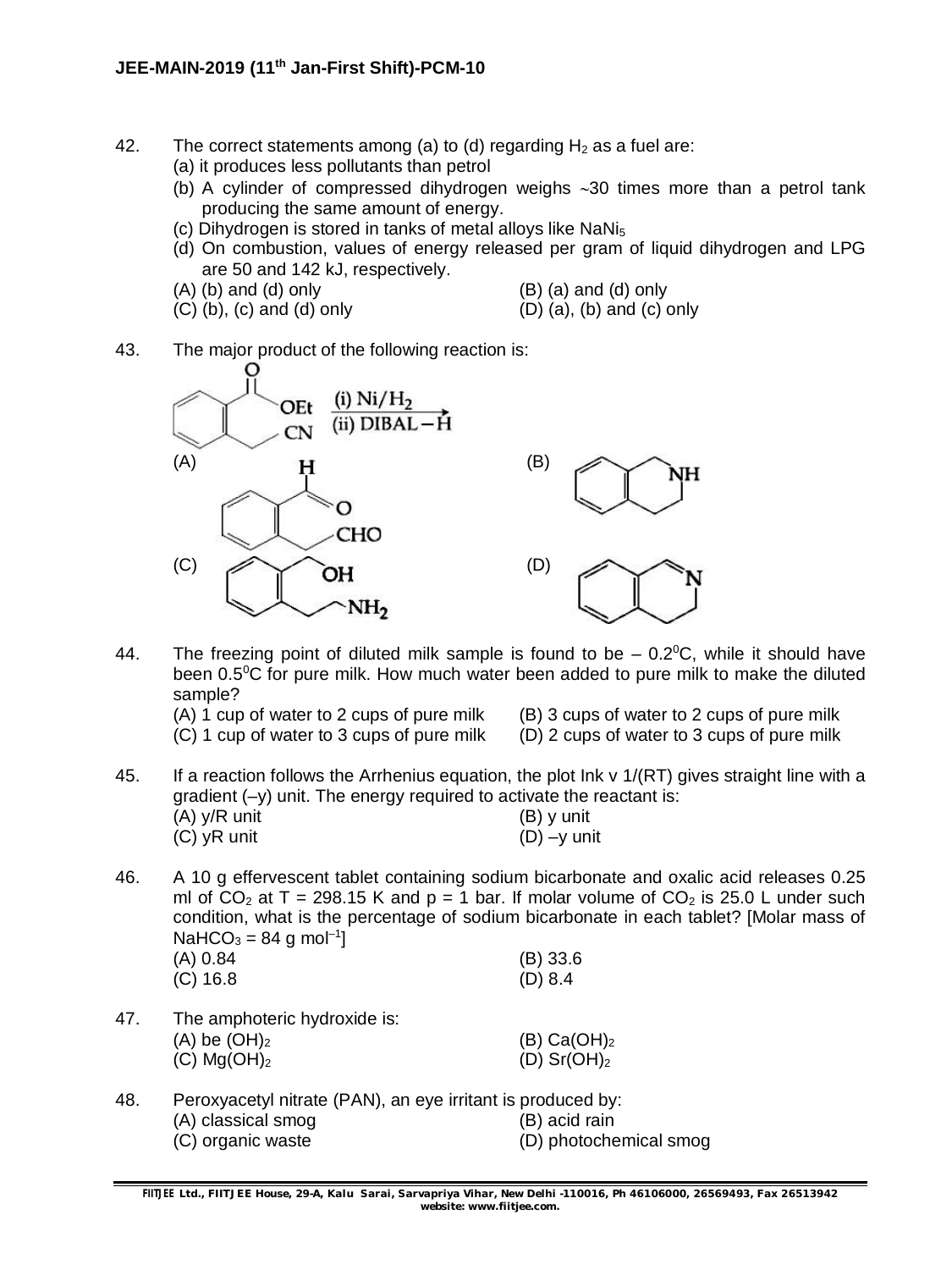



50. An organic compound is estimated through Dumus method and was found to evolve 6 mole of  $CO<sub>2</sub>$  4 moles of H<sub>2</sub>O and 1 mole of nitrogen gas. The formula of the compound is:

| (A) $C_{12}H_8N$ | $(B) C_{12}H_8N_2$ |
|------------------|--------------------|
| (C) $C_6H_8N_2$  | $(D)$ $C_6H_8N$    |

51. Consider the reaction  $N_2(g) + 3H_2(g) \rightleftharpoons 2NH_3(g)$ 

The equilibrium constant of the above reaction is  $K_3$ . If pure ammonia is left to dissociate, the partial pressure of ammonia at equilibrium is given by (Assume that  $P_{NH_3} \ll P_{total}$  at equilibrium)

| $3^{3/2}$ K <sup>1/2</sup> P <sup>2</sup><br>(A)                 | $\mathbf{V}^{1/2}$ D <sup>2</sup>                |
|------------------------------------------------------------------|--------------------------------------------------|
| $\mathbf{V}^{1/2}$ D <sup>2</sup><br>$\mathsf{R}_{\sf p}$<br>(C) | $3^{3/2}$ K <sub>2</sub> $^{1/2}$ P <sup>2</sup> |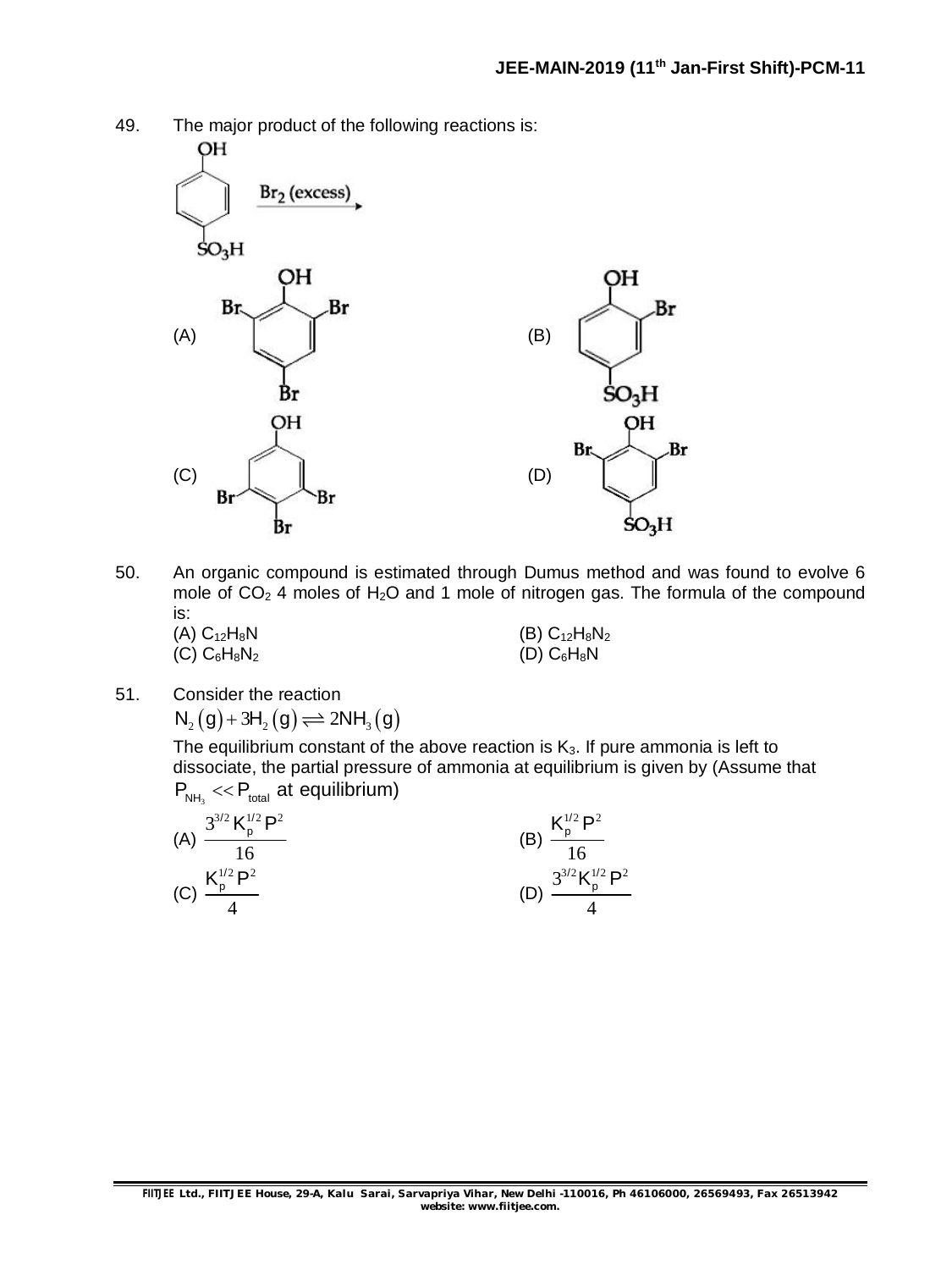

52. The major product of the following reaction is:

53. Two blocks of the same metal having same mass and at temperature  $T_1$  and  $T_2$ respectively, are brought in contact with each other and allowed to attain thermal equilibrium at constant pressure. The change in entropy,  $\Delta S$ , for this process is:

| (A) C <sub>p</sub> In $\left[\frac{(\text{T}_1 + \text{T}_2)^2}{4\text{T}_1\text{T}_2}\right]$ | (B) $2C_p \ln \left( \frac{(T_1 + T_2)^{\frac{1}{2}}}{T_1 T_2} \right)$ |
|------------------------------------------------------------------------------------------------|-------------------------------------------------------------------------|
| (C) $2C_p \ln \left[ \frac{(T_1 + T_2)}{4T_1T_2} \right]$                                      | (D) $2C_p \ln \left[ \frac{(T_1 + T_2)}{2T_1T_2} \right]$               |

- 54. Match the metal column I with the coordination compounds/enzymes column II Column I Column II Metals Coordination compounds/enzymes a. Co i. Wilkinson catalyst b. Zn ii. Chlorophyll c. Rh  $\frac{1}{11}$  c. Rh d. Mg iv. Carbonic anhydrase (A)  $a$  – iii,  $b$  – iv,  $c$  – i,  $d$  - ii<br>
(C)  $a$  – ii,  $b$  – i,  $c$  – iv,  $d$  – iii (D)  $a$  – iv,  $b$  – iii,  $c$  – i,  $d$  – ii (D)  $a - iv$ ,  $b - iii$ ,  $c - i$ ,  $d - ii$
- 55. For the chemical reaction  $X \rightleftharpoons Y$ , the standard reaction Gibbs energy depends on temperature T (in K) as

 $($ in kJ mol $^{-1})$  $^{0}$  (in kJ mol<sup>-1</sup>) = 120 -  $\frac{3}{2}$  $\Delta_r$ G $^0$ (in kJ mol<sup>-1</sup>) = 120 -  $\frac{3}{8}$ T The major component of the reaction mixture at T is: (A) Y if  $T = 300$  K (B) Y if  $T = 280$  K (C) X if T = 350 K (D) X if T = 315 K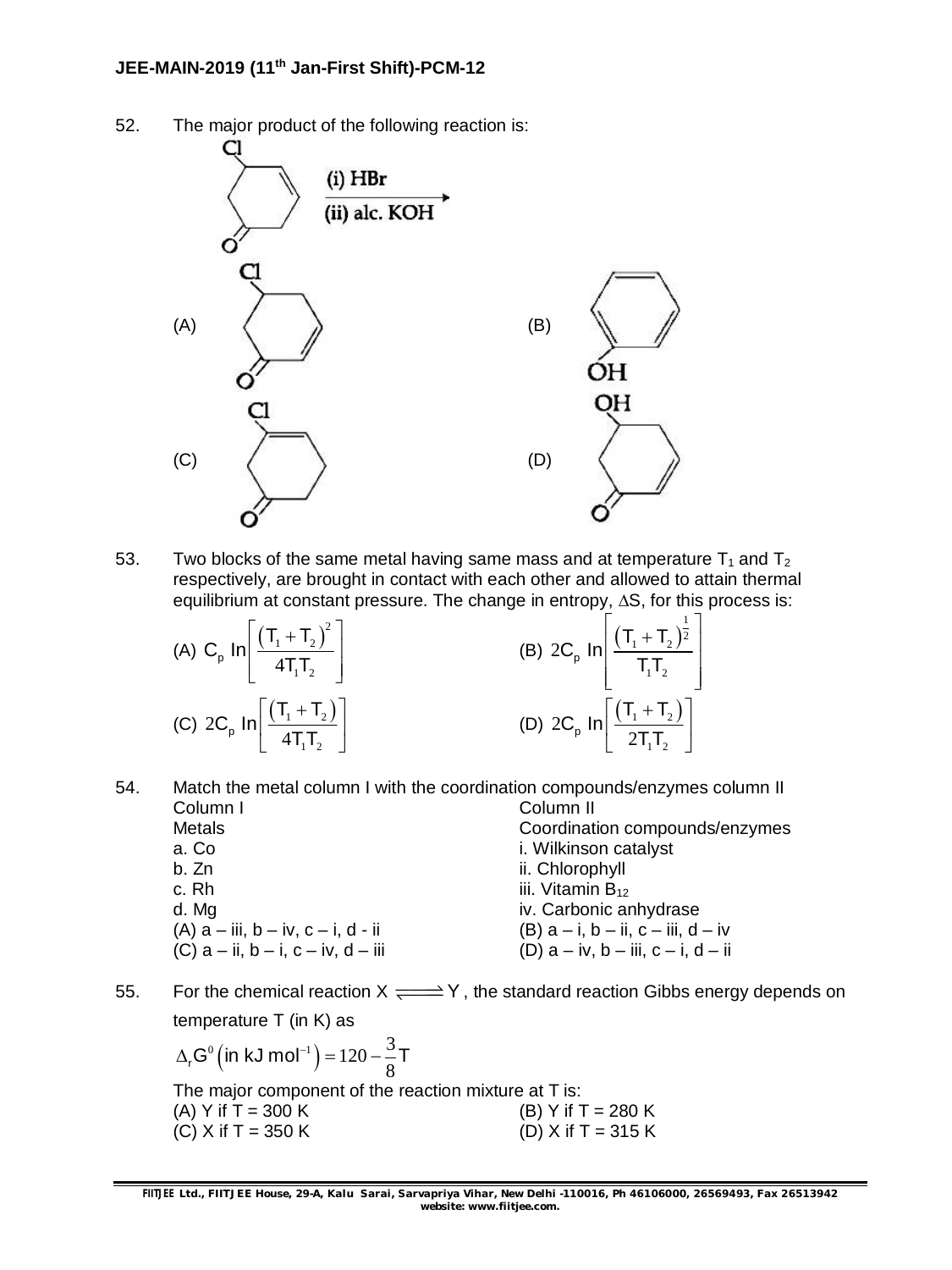COCH<sub>3</sub>

56. Match the ores (column A) with the metals (column B) **Column A Column B** Ores Metals I. Siderite **a.** Zinc II. Kaolinite b. Copper III. Malachite c. Iron IV. Calamine d. Aluminium<br>
(A)  $I - a$ ,  $II - b$ ,  $III - c$ ,  $IV - d$   $(B) I - c$ ,  $II - d$ ,  $III - b$ ,  $IV - a$  $(A) I - a$ ,  $II - b$ ,  $III - c$ ,  $IV - d$ (C)  $I - c$ ,  $II - d$ ,  $III - a$ ,  $IV - b$  (D)  $I - b$ ,  $II - c$ ,  $III - d$ ,  $IV - a$ 

57. Heat treatment of muscular pain involves radiation of wavelength of about 900 nm. Which spectral line of H – atom is suitable for this purpose?

| $R_{\rm H} = 1 \times 10^5$ cm <sup>-1</sup> , h = 6.6 × 10 <sup>-34</sup> Js c = 3 × 10 <sup>8</sup> ms <sup>-1</sup> |                                   |
|------------------------------------------------------------------------------------------------------------------------|-----------------------------------|
| (A) Paschen, $\infty \rightarrow 3$                                                                                    | (B) Paschen, $5 \rightarrow 3$    |
| (C) Balmer, $\infty \rightarrow 2$                                                                                     | (D) Lyman, $\infty \rightarrow 1$ |

- 58. The chloride that CANNOT get hydrolysed is  $(A)$  PbCl<sub>4</sub> (A)  $(C)$ <sub>4</sub>  $(C)$  SnCl<sub>4</sub> (D) SiCl<sub>4</sub>
- 59. The correct order of the atomic radii of C, Cs, AI and S is: (A)  $C < S < A I < Cs$ <br>
(C)  $S < C < A I$ ,  $Cs$ <br>
(C)  $S < C < A I$ ,  $Cs$ <br>
(D)  $C < S < Cs < AI$ (D)  $C < S < Cs < AI$
- 60. The major product of the following reaction is

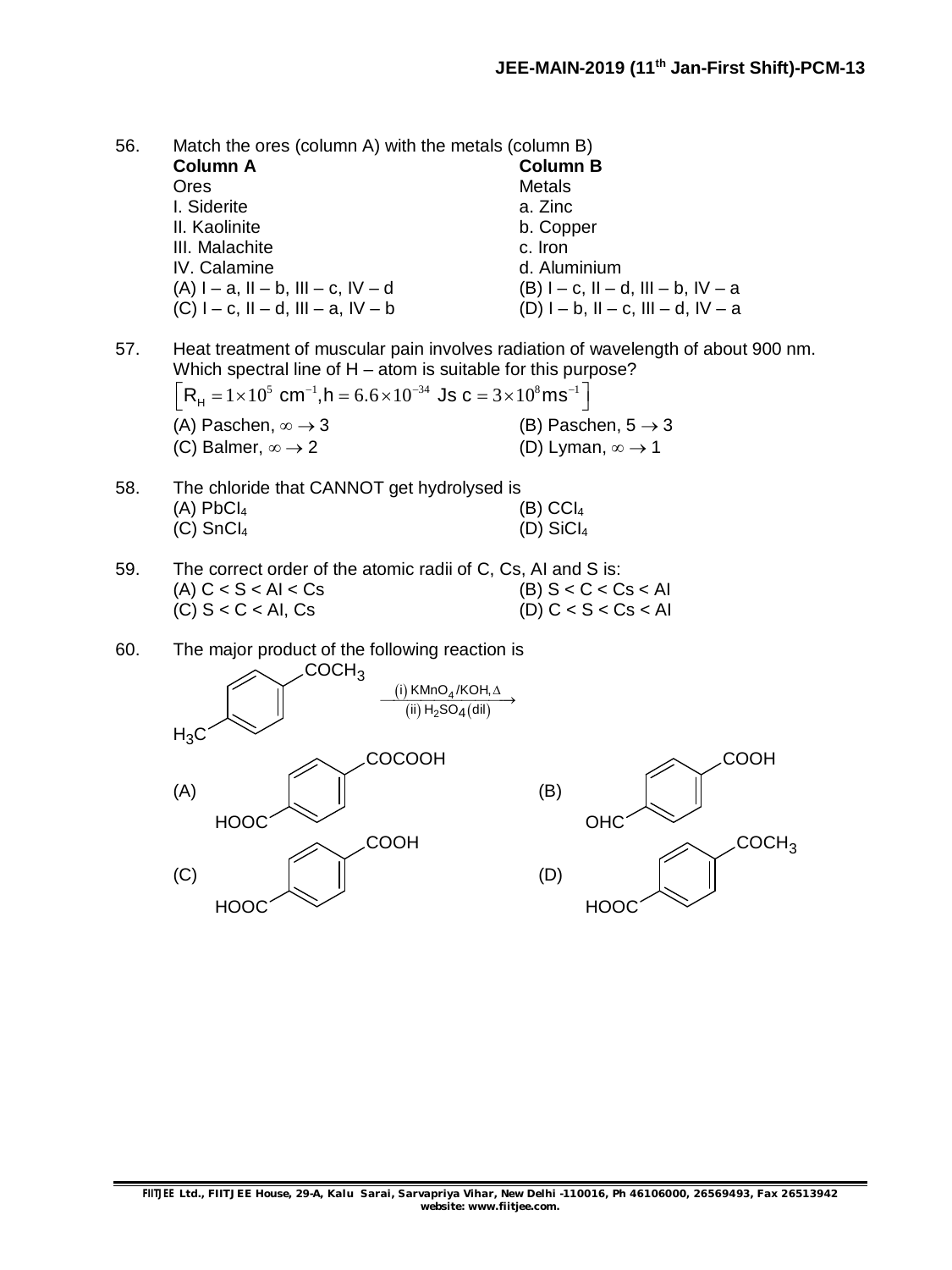## **PART–C (MATHEMATICS)**

- 61. If the system of linear equations  $2x + 2y + 3z = a$  $3x - y + 5z = b$  $x - 3y + 2z = c$ Where a, b, c are non zero real numbers, has more than one solution, then: (A)  $b - c + a = 0$ <br>
(C)  $a + b + c = 0$ <br>
(B)  $b - c - a = 0$ <br>
(D)  $b + c - a = 0$  $(C)$  a + b + c = 0
- 62. Let  $f_k(x) = \frac{1}{k}(\sin^k x + \cos^k x)$  $1$  (cin<sup>k</sup> x + cos<sup>k</sup>)  $f_{k}(x) = \frac{1}{k} (\sin^{k} x + \cos^{k} x)$ k  $f = -\frac{1}{2}$  (sin<sup>k</sup> x + cos<sup>k</sup> x ) for k = 1, 2, 3, ... Then for all x  $\in$  R, the value of  $f_{4} (x) - f_{6} (x)$  is equal to:

| $\cdots$<br>$\sim$  |                    |
|---------------------|--------------------|
|                     | (B) $\frac{1}{4}$  |
| (A) $\frac{1}{12}$  |                    |
| (C) $\frac{-1}{12}$ | (D) $\frac{5}{12}$ |
|                     |                    |

63. A square is inscribed in the circle  $x^2 + y^2 - 6x + 8y - 103 = 0$  with its sides parallel to the coordinate axes. Then the distance of the vertex of the square which is nearest to the origin is:

| (A) 6           | (B) $\sqrt{137}$ |
|-----------------|------------------|
| (C) $\sqrt{41}$ | $(D)$ 13         |

64. If q is false and  $p \wedge q \leftrightarrow r$  is true, then which one of the following statements is a tautology?<br>(A)  $(n \vee r)$ 

| (A) $(p \vee r) \rightarrow (p \wedge r)$ | (B) $(p \wedge r) \rightarrow (p \vee r)$ |
|-------------------------------------------|-------------------------------------------|
| (C) $p \wedge r$                          | (D) $p \vee r$                            |

65. The area (in sq. units) of the region bounded by the curve  $x^2 = 4y$  and the straight line  $x = 4v - 2$  is:

(A) 
$$
5/4
$$
 (B)  $9/8$   
(C)  $7/8$  (D)  $3/4$ 

66. The value of the integral <sup>2</sup>  $\sin^2$  $\left| \frac{\mathsf{x}}{2} \right| = \frac{1}{2}$ 2  $\frac{\sin^2 x}{1}$ dx  $\frac{J}{2} \left[ \frac{\mathsf{x}}{\pi} \right] +$  $\int \frac{\sin \theta}{\sqrt{x}} dx$  (where [x] denotes the greatest integer less than or equal to x) is: (A) 0 (B) sin 4  $(C)$  4 – sin 4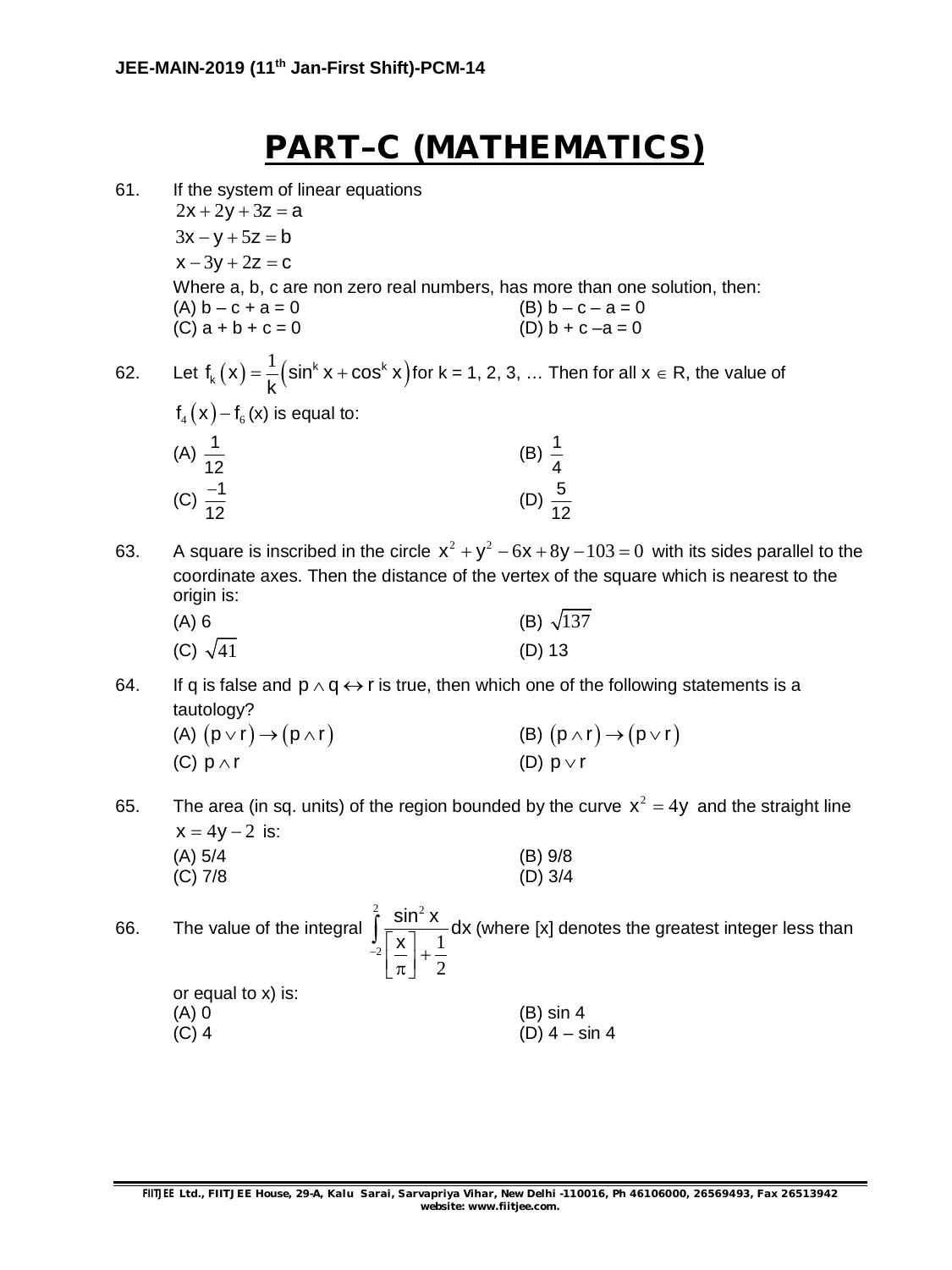67. The outcome of each of 30 items was observed; 10 items gave an outcome  $\frac{1}{\varsigma}$ 2 d each, 10 items gave outcome  $\frac{1}{2}$ 2 each and the remaining 10 items gave outcome  $\frac{1}{3}$ 2  $+$  d each. If the variance of this outcome data is  $\frac{4}{5}$ 3 then  $|d|$  equals: (A)  $\frac{2}{5}$ 3 (B) 2 (C)  $\frac{\sqrt{5}}{2}$ 2 (D)  $\sqrt{2}$ 68. The plane containing the line  $\frac{x-3}{2} = \frac{y+2}{1} = \frac{z-1}{3}$ 2  $-1$  3  $\frac{x-3}{2} = \frac{y+2}{4} = \frac{z-1}{2}$ <sup>-</sup> and also containing its projection on the plane  $2x + 3y - z = 5$ , contains which one of the following points?  $(A)$   $(2, 2, 0)$   $(B)$   $(-2, 2, 2)$ (C)  $(0, -2, 2)$  (D)  $(2, 0, -2)$ 69. Two integers are selected at random from the set {1, 2, …, 11}. Given that the sum of selected numbers is even, the conditional probability that both the numbers are even is: (A)  $\frac{7}{16}$ 10 (B)  $\frac{1}{2}$ 2 (C)  $\frac{2}{5}$ 5 (D)  $\frac{3}{5}$ 5 70. Two circles with equal radii intersecting at the points  $(0, 1)$  and  $(0, -1)$ . The tangent at the point (0, 1) to one of the circles passes through the centre of the other circle. Then the distance between the centres of these circles is:  $(A) 1$  (B) 2 (C)  $2\sqrt{2}$  (D)  $\sqrt{2}$ 71. The value of r for which  $^{20}{\rm C}_{\rm r}$   $^{20}{\rm C}_{\rm 0}$   $+^{20}{\rm C}_{\rm r-1}$   $^{20}{\rm C}_{\rm r}$   $^{20}{\rm C}_{\rm 2}$   $+...$   $^{20}{\rm C}_{\rm 0}$   $^{20}{\rm C}_{\rm r}$  is maximum is: (A) 15 (B) 20<br>(C) 11 (D) 10  $(C)$  11 72. If tangents are drawn to the ellipse  $x^2 + 2y^2 = 2$  at all points on the ellipse other than its four vertices than the mid points of the tangents intercepted between the coordinate axes lie on the curve: (A)  $\frac{1}{4x^2} + \frac{1}{2x^2} = 1$ 4 $x^2$  2y  $+\frac{1}{2} = 1$  (B)  $\frac{x^2}{1} + \frac{y^2}{2} = 1$ 4 2  $+\frac{y}{2}=1$ (C)  $\frac{1}{2x^2} + \frac{1}{4x^2} = 1$ 2x $^2$  4y  $+\frac{1}{\sqrt{2}}=1$  (D)  $\frac{x^2}{2} + \frac{y^2}{4} = 1$ 2 4  $+\frac{y}{4}=1$ 73. Let  $f(x) = \begin{cases} -1 & -2 \le x < 0 \\ x^2 & 1 \le x \le 2 \end{cases}$  and  $x^2 - 1$ ,  $0 \le x \le 2$  $=\begin{cases} -1, & -2 \leq x < 0 \\ x^2, & 1, 0 \leq x < 2 \end{cases}$  $\left[ x^2 - 1, 0, \le x \le 2 \right]$  $\mathsf{g}(\mathsf{x})$  =  $|\mathsf{f}\left(\mathsf{x}\right)|$  +  $\mathsf{f}\left(|\mathsf{x}|\right)$ , Then, in the interval  $(-2, 2),$ g is: (A) differentiable at all points (B) not continuous (C) not differentiable at two points (D) not differentiable at one point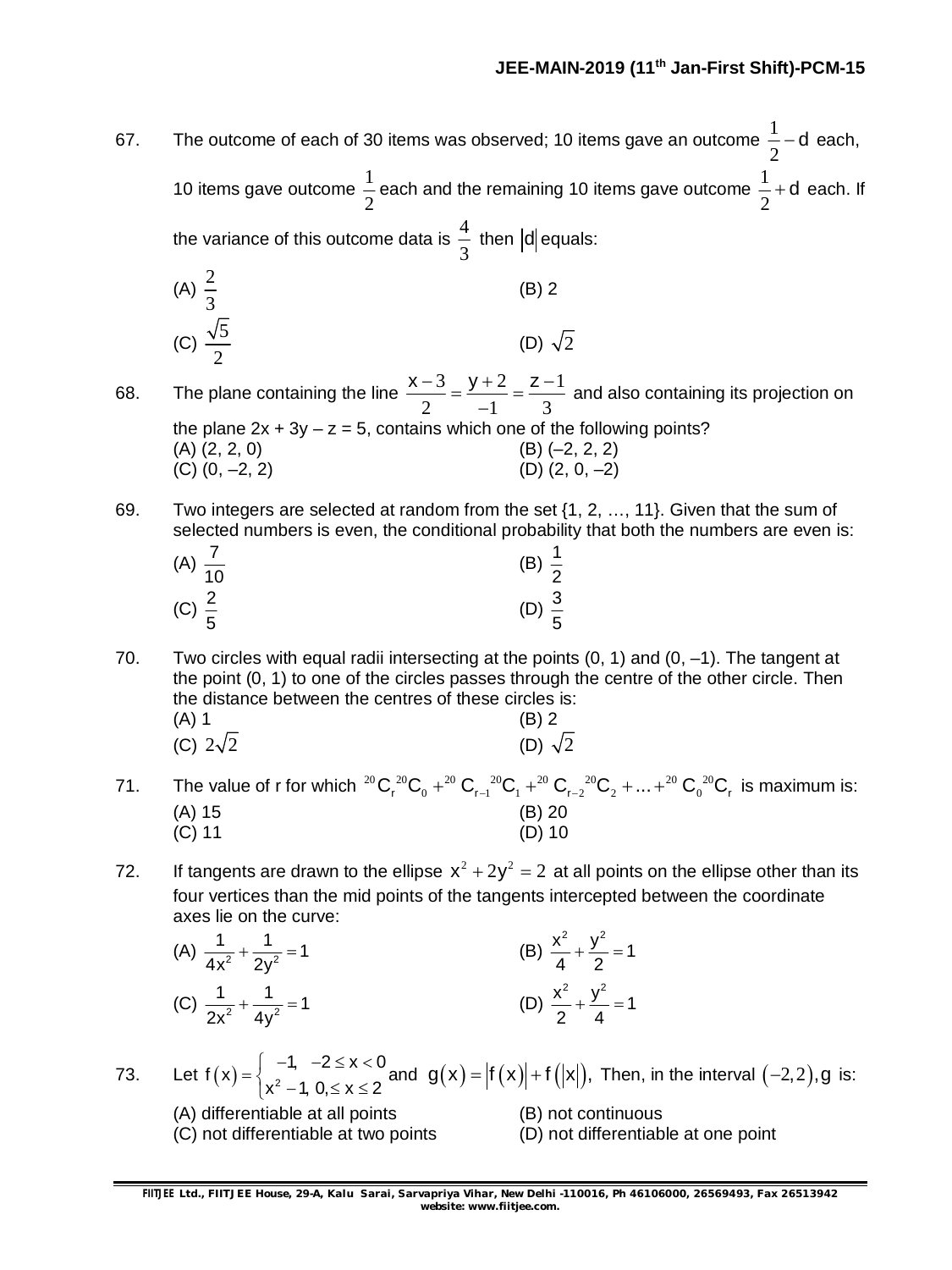74. If 
$$
x \log_e (\log_e x) - x^2 + y^2 = 4(y > 0)
$$
, then  $\frac{dy}{dx}$  at  $x = e$  is equal to:  
\n(A)  $\frac{(1+2e)}{2\sqrt{4+e^2}}$   
\n(B)  $\frac{(2e-1)}{2\sqrt{4+e^2}}$   
\n(C)  $\frac{(1+2e)}{\sqrt{4+e^2}}$   
\n(D)  $\frac{e}{\sqrt{4+e^2}}$ 

75. If  $\int \frac{\sqrt{1-x^2}}{x^4} dx = A(x) (\sqrt{1-x^2})$  $2^{2}$ <br>dy =  $\Lambda(x)\left(\sqrt{1-x^{2}}\right)^{m}$  $\int \frac{1-x^2}{x^4} dx = A(x) (\sqrt{1-x^2})^m + C$ x  $\int \frac{\sqrt{1-x^2}}{x^4} dx = A(x) (\sqrt{1-x^2})^m + C$ , for a suitable chosen integer m and a function A(x), where C is a constant of integration, then  $(A(x))^m$  equals:

(A) 
$$
\frac{-1}{27x^9}
$$
 (B)  $\frac{-1}{3x^3}$   
(C)  $\frac{1}{27x^6}$  (D)  $\frac{1}{9x^4}$ 

76. Let [x] denote the greatest integer less than or equal to x. Then:

 $\left(\pi\sin^2\mathsf{x}\right) + \left(|\mathsf{x}| - \sin\big(\mathsf{x}\big[\mathsf{x}\big]\right)\right)^2$  $x \rightarrow 0$   $X^2$  $\tan (\pi \sin^2 x) + (|\mathsf{x}| - \sin ( \mathsf{x} | \mathsf{x})).$  $\lim_{x\to 0} \frac{1}{\sqrt{1-x}}$  $\pi$  sin $^2$  x  $)+(|$ x $|-$ s (A) does not exist (B) equals  $\pi$ (C) equal  $\pi$  + 1 (D) equals 0

77. The maximum value of the function  $f(x) = 3x^3 - 18x^2 + 27x - 40$  on the set S =  $\left\{x \in \mathsf{R}: x^2 + 30 \leq 11x\right\}$  is  $(A) - 122$  (B) –222 (C) 122 (D) 222

78. Let  $f: R \to R$  be defined by  $f(x) = \frac{x}{1+x^2}$ ,  $x \in R$ .  $1 + x^2$  $=\frac{1}{2}, x \in F$  $^{+}$ Then the range of f is:

| (A) $\left[-\frac{1}{2},\frac{1}{2}\right]$    | (B) R $-[-1,1]$      |
|------------------------------------------------|----------------------|
| (C) R $-\left[-\frac{1}{2},\frac{1}{2}\right]$ | (D) $(-1,1) - \{0\}$ |

79. The sum of an infinite geometric series with positive terms is 3 and the sum of the cubes of its terms is  $\frac{27}{12}$ 19 . Then the common ratio of this series is:

| (A) $\frac{1}{3}$ | (B) $\frac{2}{3}$ |
|-------------------|-------------------|
| (C) $\frac{2}{9}$ | (D) $\frac{4}{9}$ |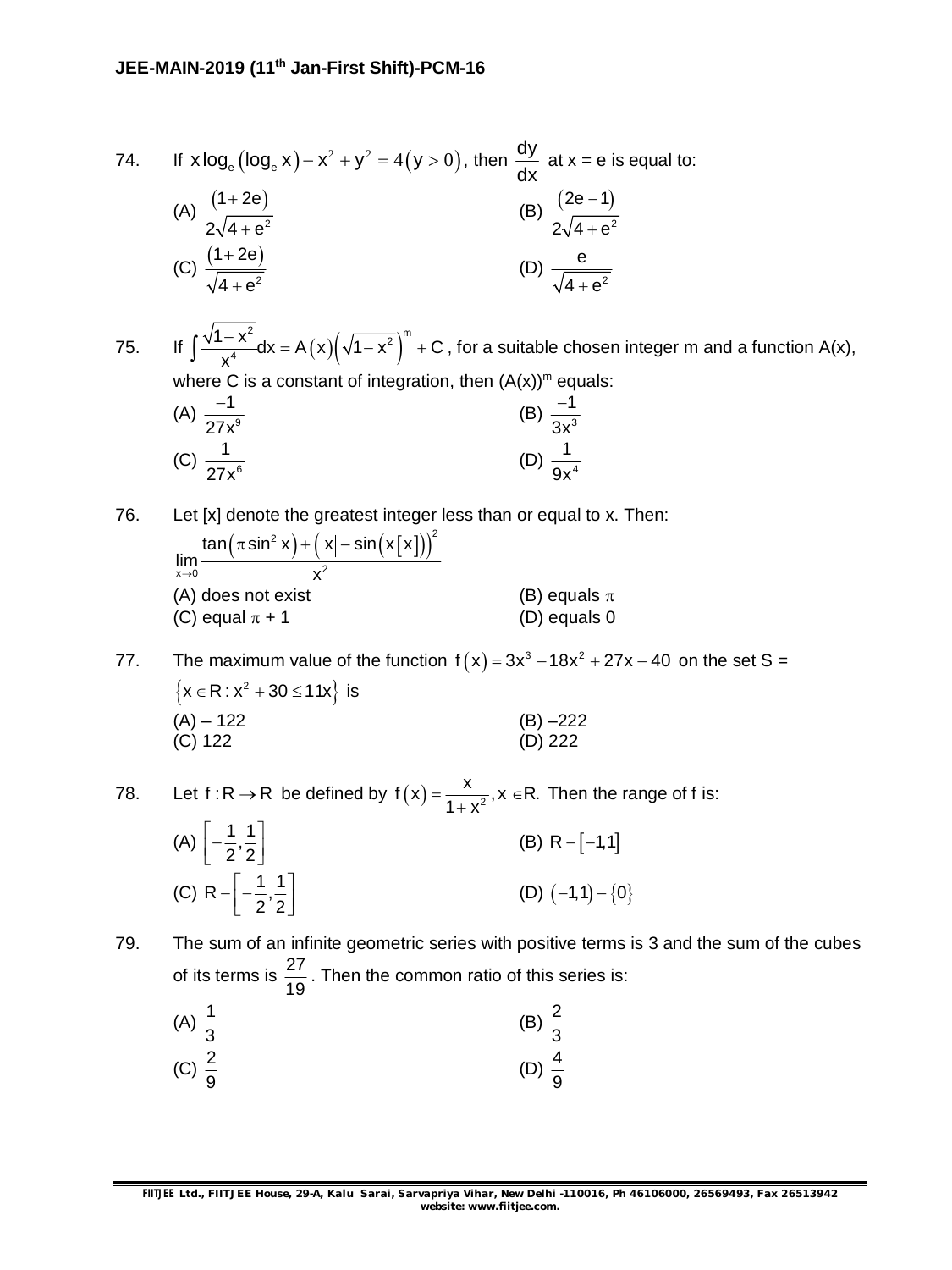80. The straight line  $x + 2y = 1$  meets the coordinate axes at A and B. A circle is drawn through A, B and the origin. Then the sum of perpendicular distances from A and B on the tangent to the circle at the origin is:

(A) 
$$
\frac{\sqrt{5}}{2}
$$
 (B)  $2\sqrt{5}$   
(C)  $\frac{\sqrt{5}}{4}$  (D)  $4\sqrt{5}$ 

81. In a triangle, the sum of lengths of two sides is x and the product of the lengths of the same two sides is y. If  $x^2 - c^2 = y$ , where c is the length of the third side of the triangle, then the circumradius of the triangle is:

(A) 
$$
\frac{3}{2}y
$$
 (B)  $\frac{c}{\sqrt{3}}$   
(C)  $\frac{c}{3}$  (D)  $\frac{y}{\sqrt{3}}$ 

82. Equation of a common tangent to the parabola  $y^2 = 4x$  and the hyperbola xy = 2 is: (A)  $x + y + 1 = 0$  (B)  $x - 2y + 4 = 0$ (C)  $x + 2y + 4 = 0$  (D)  $4x + 2y + 1 = 0$ 

- 83. The sum of the real values of x for which the middle term in the binomial expansion of  $x^3$  3)<sup>8</sup>  $\left(\frac{x^3}{3} + \frac{3}{x}\right)^9$  $(3 \times)$ equals 5670 is:
	- (A) 0 (B) 6 (C) 4 (D) 8  $(C)$  4 (D) 8 a
- 84. Let a<sub>1</sub>, a<sub>2</sub>, ..., a<sub>10</sub> be a G.P. If  $\frac{a_3}{a_3}$ 1  $\frac{a_3}{a_3} = 25$ a = 25 , then  $\frac{\mu_{9}}{2}$ 5 a equals:

(A) 
$$
5^4
$$
 (B)  $4(5^2)$   
(C)  $5^3$  (D)  $2(5^2)$ 

85. Let 0 2q r  $A = |p q - r|$ p q r  $\begin{pmatrix} 0 & 2q & r \\ r & q & r \end{pmatrix}$  $=\begin{pmatrix} p & q & -r \\ p & -q & r \end{pmatrix}$ . If AA<sup>T</sup> = I<sub>3</sub>,  $|P|$  then  $|p|$  is: (A)  $\frac{1}{\sqrt{2}}$ 5 (B)  $\frac{1}{6}$ (C)  $\frac{1}{\sqrt{2}}$ (D)  $\frac{1}{\sqrt{2}}$ 

2

3

6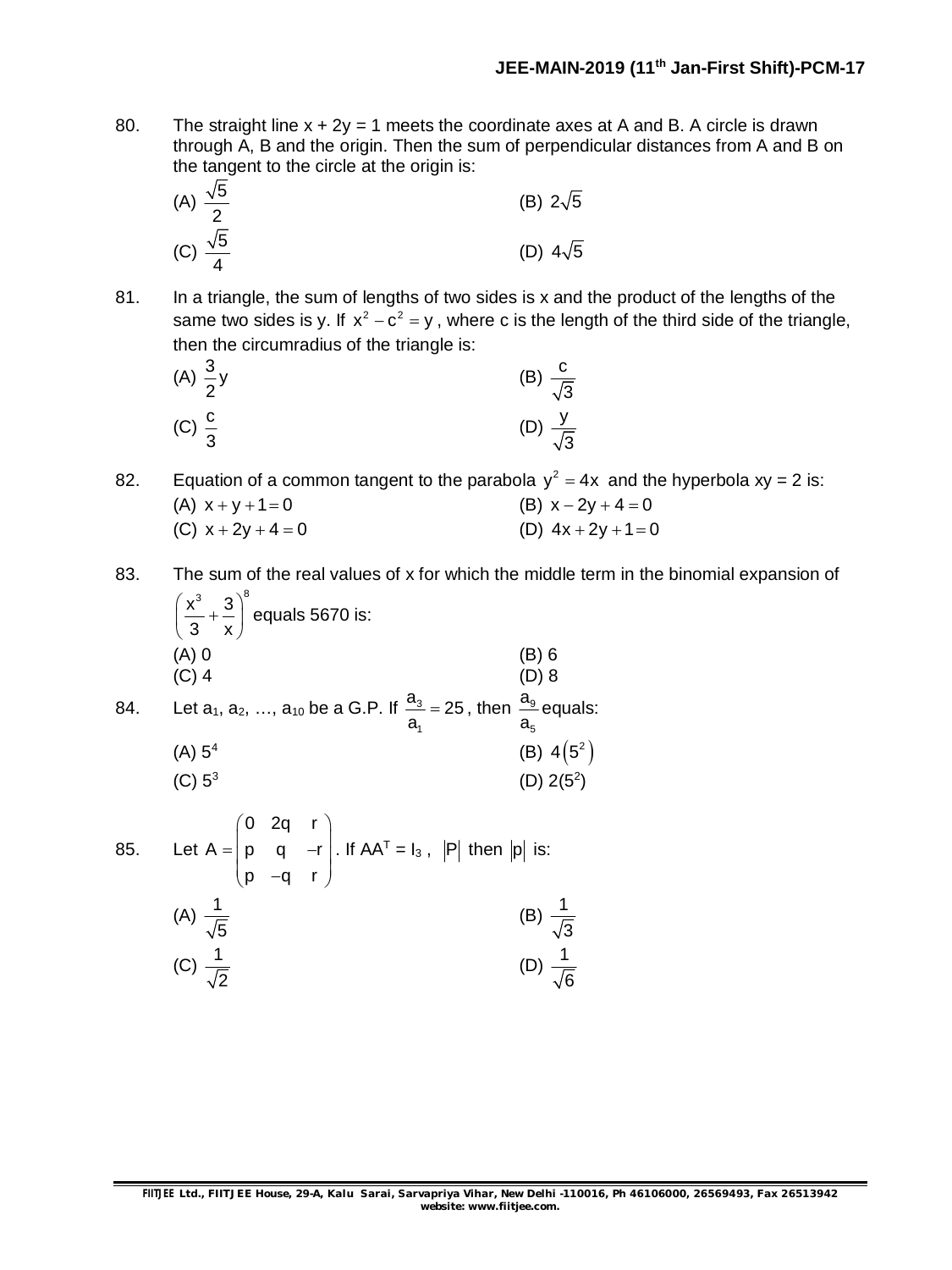#### **JEE-MAIN-2019 (11th Jan-First Shift)-PCM-18**

86. If y (x) is the solution of the differential equation  $\frac{dy}{dx} + \left(\frac{2x+1}{y}\right)y = e^{-2x}, x > 0$  $dx$   $\chi$  $+\left(\frac{2x+1}{x}\right)y = e^{-2x}, x > 0$  where y(1)=  $\frac{1}{2}e^{-2}$ 2  $^{-2}$ , then: (A)  $y (log_e 2) = log_e 4$  $y(\log_e 2) = \frac{\log_e 2}{4}$ 4  $=$ (C) y(x) is decreasing in  $\left(\frac{1}{2},1\right)$ 2 (D)  $y(x)$  is decreasing in  $(0, 1)$ 

87. The direction ratios of normal to the plane through the points  $(0, -1, 0)$  and  $(0, 0, 1)$  and making an angle 4  $\frac{\pi}{4}$  with the plane y – z + 5 = 0 (A) 2, -1, 1 (B) 2,  $\sqrt{2}, -\sqrt{2}$ (C)  $\sqrt{2}$ , 1, -1 (D)  $2\sqrt{3}$ , 1, -1

88. Let  $\vec{a} = \hat{i} + 2\hat{j} + 4\hat{k}$ ,  $\vec{b} = \hat{i} + \lambda \hat{j} + 4\hat{k}$ and  $\vec{c} = 2\hat{i} + 4\hat{j} + (\lambda^2 - 1)\hat{k}$ be coplanar vectors. Then the non – zero vector  $\vec{a} \times \vec{c}$  is: (A)  $-10\hat{i} - 5\hat{i}$  (B)  $-14\hat{i} - 5\hat{i}$ (C)  $-14\hat{i} + 5\hat{j}$  (D)  $-10\hat{i} + 5\hat{j}$ 

89. If one real root of the quadratic equation  $81x^2 + kx + 256 = 0$  is cube of the other root, then a value of k is:  $(A) - 81$  (B) 100  $(C)$  144 (D) – 300

90. Let  $|-2-\frac{1}{2}| = \frac{2+1}{2}$   $(i = \sqrt{-1})$ .  $\left(2-\frac{1}{2}i\right)^3 = \frac{x+iy}{2i} \left(i=\sqrt{-1}\right)$ 3 27  $\left(-2-\frac{1}{3}i\right)^{9}=\frac{x+iy}{27}$   $\left(i=\sqrt{-1}\right)$ , where x and y are real numbers, then y – x equals: (A) 91 (B) – 85  $(C) 85$  (D) – 91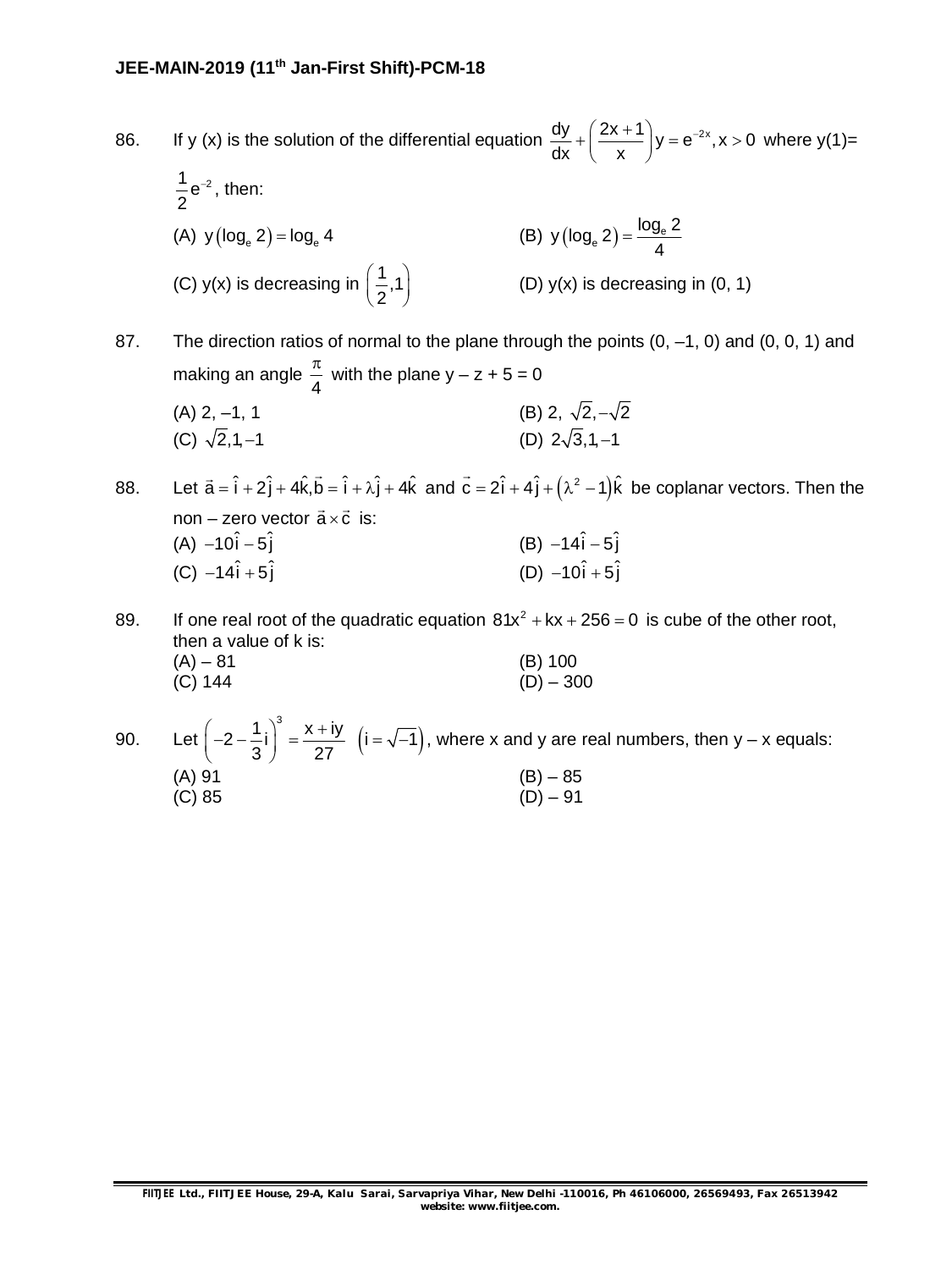# **JEE (Main) – 2019 ANSWERS**

### **PART A – PHYSICS**

| 1.  | B           | 2.  | C                                           | 3.  | A         | 4.  | D |
|-----|-------------|-----|---------------------------------------------|-----|-----------|-----|---|
| 5.  |             |     | No match (Correct answer is $\frac{1}{3}$ ) | 6.  | D         | 7.  | В |
| 8.  | B           | 9.  | No match                                    | 10. | B         | 11. | A |
| 12. | A           | 13. | В                                           | 14. | D         | 15. | D |
| 16. | C           | 17. | D                                           | 18. | A         | 19. | В |
| 20. | В           | 21. | D                                           | 22. | D         | 23. | B |
| 24. | В           | 25. | D                                           | 26. | B         | 27. | C |
| 28. | D           | 29. | No match (Correct answer is 2 cm)           |     |           |     |   |
| 30. | D           |     |                                             |     |           |     |   |
|     |             |     | <b>PART B-CHEMISTRY</b>                     |     |           |     |   |
| 31. | В           | 32. | В                                           | 33. | В         | 34. | C |
| 35. | C           | 36. | В                                           | 37. | C         | 38. | C |
| 39. | $\mathbf c$ | 40. | В                                           | 41. | C         | 42. | D |
| 43. | D           | 44. | В                                           | 45. | B         | 46. | A |
| 47. | A           | 48. | D                                           | 49. | A         | 50. | C |
| 51. | A           | 52. | B                                           | 53. | A         | 54. | A |
| 55. | D           | 56. | B                                           | 57. | A         | 58. | B |
| 59. | A           | 60. | C                                           |     |           |     |   |
|     |             |     | <b>PART C - MATHEMATICS</b>                 |     |           |     |   |
| 61. | В           | 62. | A                                           | 63. | C         | 64. | В |
| 65. | В           | 66. | A                                           | 67. | D         | 68. | D |
| 69. | C           | 70. | В                                           | 71. | В         | 72. | C |
| 73. | D           | 74. | B                                           | 75. | A         | 76. | A |
| 77. | $\mathbf C$ | 78. | A                                           | 79. | B         | 80. | A |
| 81. | B           | 82. | $\mathbf C$                                 | 83. | A         | 84. | A |
| 85. | C           | 86. | $\mathbf C$                                 | 87. | <b>BC</b> | 88. | D |
| 89. | D           | 90. | A                                           |     |           |     |   |

**FIITJEE** *Ltd., FIITJEE House, 29-A, Kalu Sarai, Sarvapriya Vihar, New Delhi -110016, Ph 46106000, 26569493, Fax 26513942 website: [www.fiitjee.com.](http://www.fiitjee.com.)*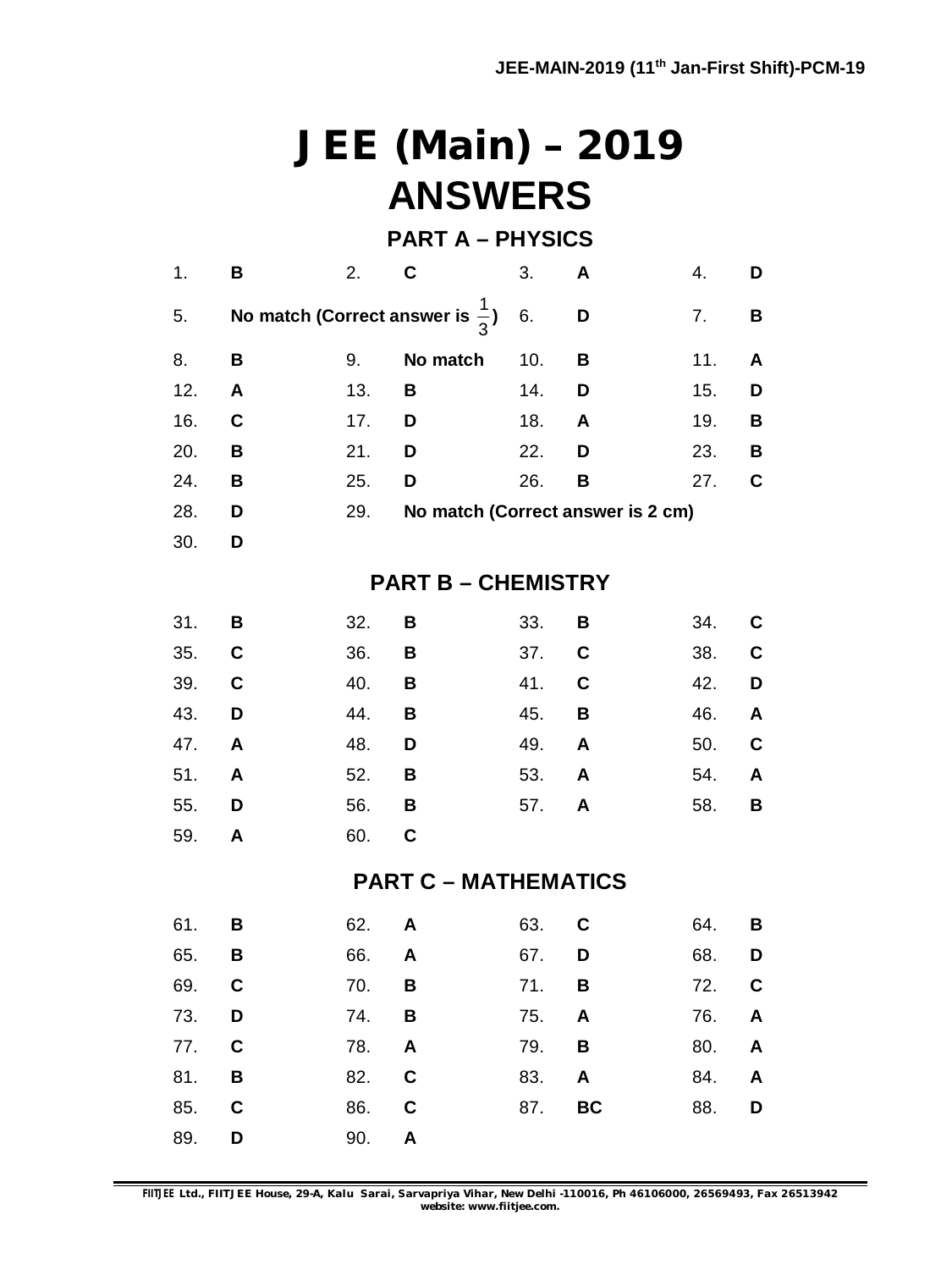### **HINTS AND SOLUTIONS PART A – PHYSICS**

1.  $'30^\circ$ 10  $60^{\circ}$  $a_{\perp}$ t  $\vec{a} = \vec{g} = 10$  $5\sqrt{3}$ 5

at t = 1  
\nu<sub>x</sub> = 5, u<sub>y</sub> = 5
$$
\sqrt{3}
$$
  
\nv<sub>y</sub> = 5 $\sqrt{3}$  - 10 ; v<sub>x</sub> = 5  
\ntan  $\theta$  = -(2 -  $\sqrt{3}$ )  $\Rightarrow \theta$  = -30°  
\n
$$
R = \frac{v^2}{a_{\perp}} = \frac{10^2}{(10 \cos 30^\circ)}
$$
\n
$$
= \frac{10}{\sqrt{3}} \times 2 = \frac{20}{\sqrt{3}}m
$$
\n
$$
\frac{5^2 + (10 - 5\sqrt{3})^2}{10 \cos \theta} = \frac{200 - 100\sqrt{3}}{10 \times 0.965} = 2.8 m
$$

2. Energy supplied  $E = \frac{12400}{200}$ 900  $=\frac{12.68}{0.08}$  = 12.65 eV  $\therefore$  E<sub>n</sub> – E<sub>1</sub> = 12.65  $\Rightarrow$  (13.6)  $\left(1-\frac{1}{n^2}\right)$ n  $\left(1 - \frac{1}{n^2}\right) = 12.65$ 

$$
\Rightarrow n^2 \approx 14.3
$$
  
\n
$$
\Rightarrow n \approx 4
$$
  
\n
$$
r \propto n^2
$$

3. 
$$
12 - 500(2i_1 + i_2) - 10 = 0
$$
  
\n $\Rightarrow 2i_1 + i_2 = \frac{2}{500} = \frac{1}{250}$   
\n $\leq i_1$  when zero has break down.  
\nSo,  $i_2 = 0$ .

$$
12V
$$
  $R_1 = 500$   $h_1$   $h_2$   $h_3$   $h_4$   $h_5$   $R_2 = 500$ 

4. 
$$
\frac{M}{L} = \frac{\mu_0 n n_1 n_2 n_1^2 \ell}{\mu_0 \pi n_1^2 r_1^2 \ell} = \frac{n_2}{n_1}
$$

5. 
$$
K = \frac{1}{2}mv^{2} \; ; \; U = \frac{1}{2}kx^{2} = \frac{1}{2}m^{2}x^{2}
$$

$$
\therefore \; \frac{k}{U} = \frac{v^{2}}{\omega^{2}x^{2}} = \left(\frac{\cos(wt)}{\sin(wt)}\right)^{2}
$$

$$
= \cot^{2}\left(\frac{\pi}{90} \times 210\right)
$$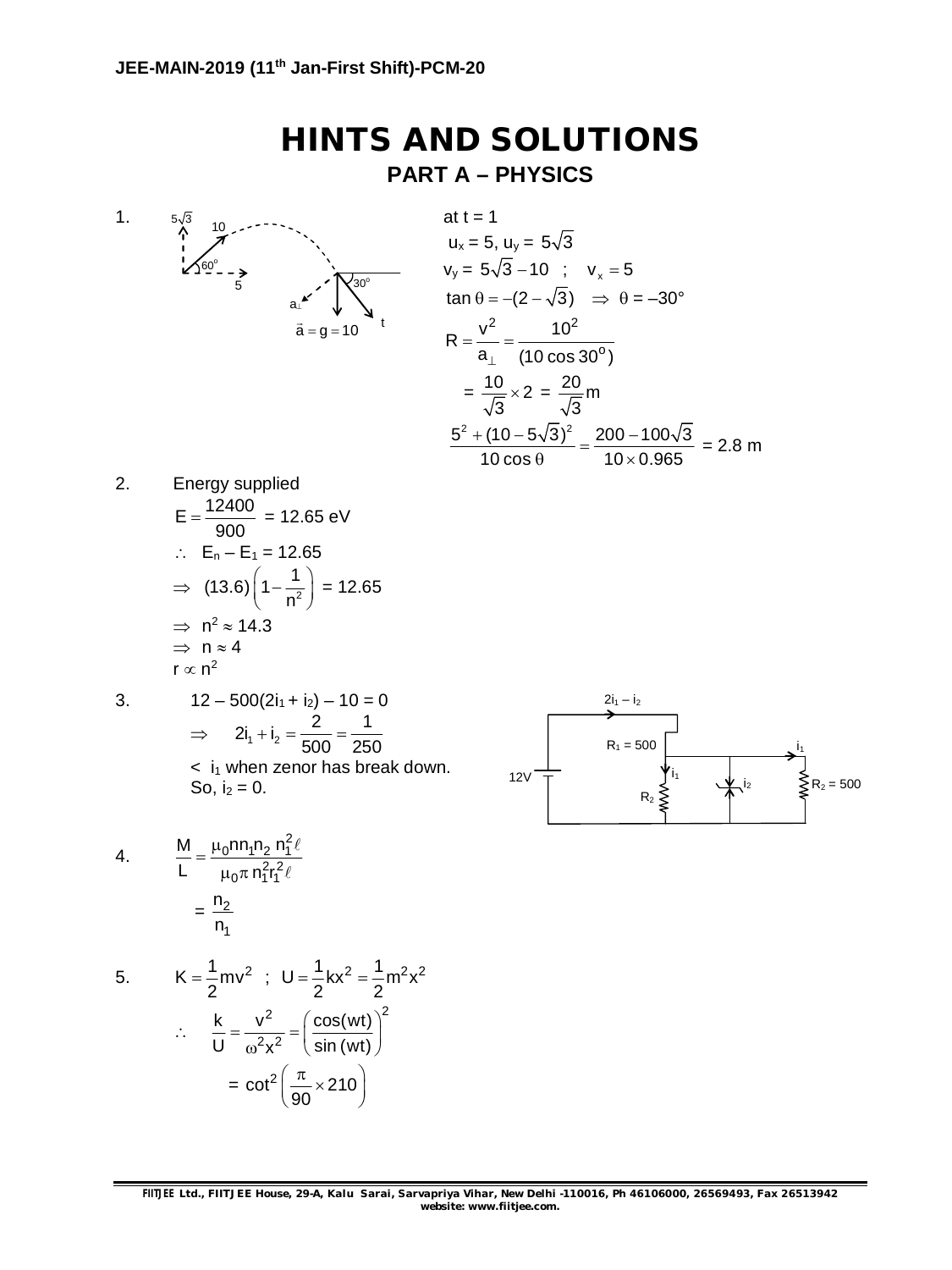$$
= \cot^2 \left(2\pi + \frac{\pi}{3}\right)
$$

$$
= \left(\frac{1}{\sqrt{3}}\right)^2 = \frac{1}{3}.
$$

6. 
$$
\Delta v = v_{f} - v_{i}
$$

$$
= \sqrt{\frac{2gMe}{R_{e}}} - \sqrt{\frac{gMe}{R_{e}}}
$$

$$
= (\sqrt{2} - 1) \sqrt{gR_{e}}
$$

8 λ

7. Power of e should be dimensionless. So,  $[\lambda] = (\alpha Tk)$  $\Rightarrow$  L<sup>2</sup> = [ $\alpha$ ] (ML<sup>2</sup> T<sup>-2</sup>)  $\Rightarrow$  ( $\alpha$ ) = (M<sup>-1</sup> T<sup>2</sup>)  $\Rightarrow$  E =  $\frac{1}{2}$ KT 2  $=$  $\Rightarrow$  (ML<sup>2</sup>T<sup>-2</sup>) ; (E) = [KT)  $\Rightarrow$   $(\alpha \beta) = (F)$  $\implies$  (M<sup>-1</sup> T<sup>2</sup>) ( $\beta$ ) = (MLT<sup>-2</sup> ) and the set of  $\overline{a}$ 

$$
8. \qquad \Delta x =
$$

Phase 
$$
|\Delta P| = \frac{2\pi}{\lambda} \times \frac{\lambda}{8} = \frac{\pi}{4}
$$
  
\n
$$
\therefore I_{res} = 1 + 1 + 21 \cos\left(\frac{R}{4}\right)
$$
\n
$$
= 21\left(1 + \frac{1}{\sqrt{2}}\right) = 21 \times 1.7
$$
\n
$$
\therefore \frac{I_{res}}{I_{man}} = \frac{21 \times 1.7}{41} = 0.85
$$

 $9<sub>1</sub>$ 



Above is the correct graph for growth and decay of current.

10. 
$$
U_{\text{Total}} = \frac{kQq}{a} + \frac{kq^2}{a} + \frac{kQq}{a\sqrt{2}} = 0
$$

$$
\Rightarrow Q = \frac{-q}{\left(1 + \frac{1}{\sqrt{2}}\right)}
$$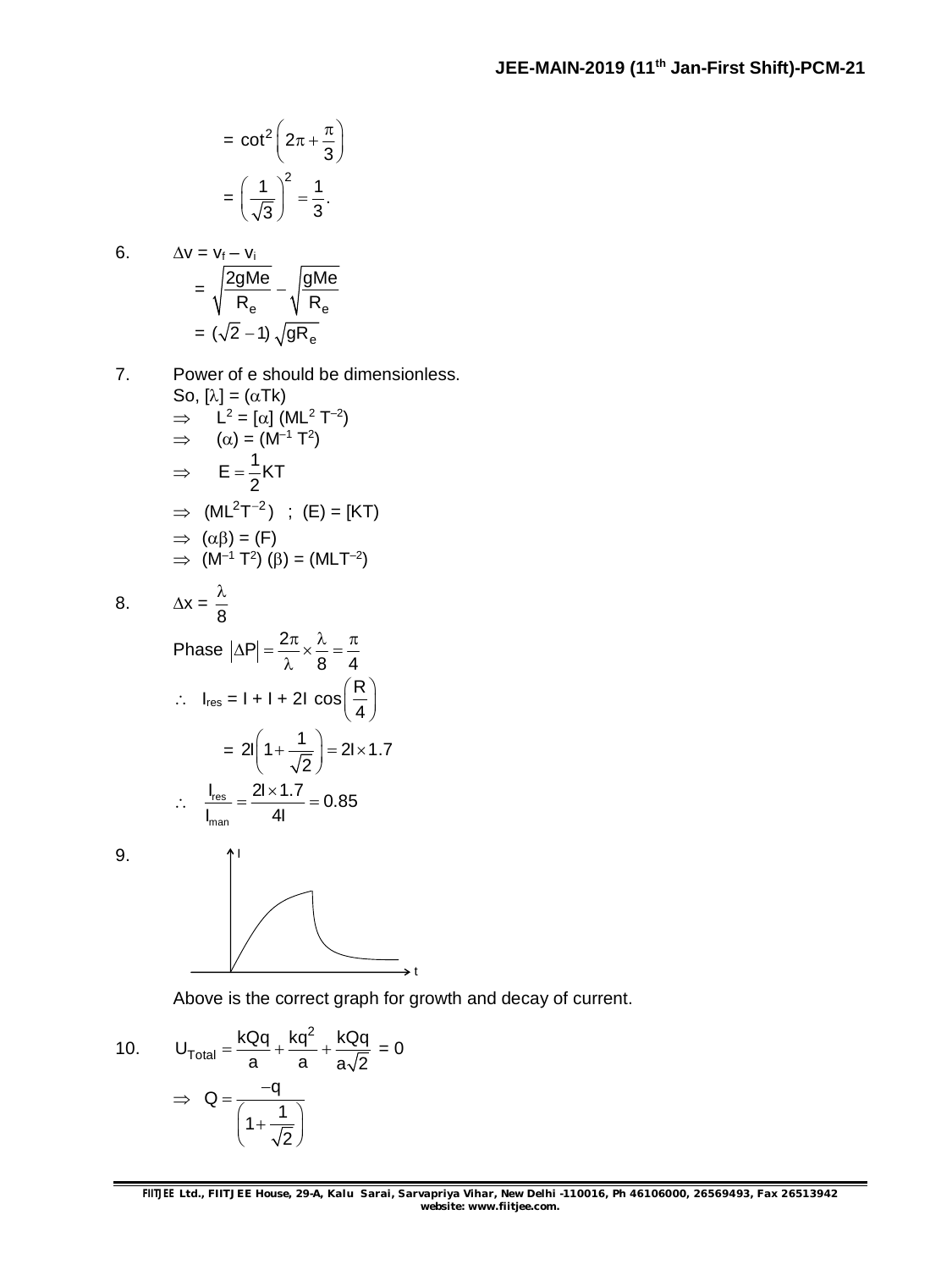- 11. Prism formula  $D_m = S_m = (n-1)$  A (for thin prism) So, answer is 1.
- 12.  $\log m \ell^2$  (let  $\sigma$  = mass present area)

$$
\therefore I_1 \propto \ell^4 \qquad \qquad ...(1)
$$
  
and  $I_2 \propto \left(\frac{\ell}{2}\right)^4 \qquad \qquad ...(2)$   
So,  $I_2 = \frac{1}{16}$ 

Moment of inertia of remaining sheet =  $1-\frac{1}{11}$ 16 -

$$
=\frac{151}{16}
$$

13. 
$$
\vec{\tau}_0 = \vec{\tau}_1 + \vec{\tau}_2
$$
  
\n
$$
= (6\hat{i}) \times \left( -\frac{F}{2} \hat{i} + \frac{F\sqrt{3}}{2} \hat{i} \right) + (2\hat{i} + 3\hat{j}) \times (F\hat{k})
$$
\n
$$
= -3F \hat{k}(-2F\hat{j} + 3F\hat{i})
$$
\n
$$
= F(3\hat{i} - 2\hat{j} - 3\hat{k})
$$

14. 
$$
m \times 0.5 \times 20 + (m - 20) \times 80
$$

$$
= 50 \times 1 \times 40
$$

$$
\Rightarrow 90 m - 1600 = 2000
$$

$$
\Rightarrow 90 m = 3600
$$

$$
\Rightarrow m = 40 gm
$$

15. 
$$
\Delta \vec{v} = 2v \sin\left(\frac{\theta}{2}\right)
$$

$$
= 2 \times 10 \times \sin(30^\circ)
$$

$$
= 10 \text{ m/s}
$$

16. 
$$
f_{so} = f_c \pm f_m
$$

$$
= \frac{\omega_c \pm \omega_m}{2\pi}
$$

$$
= \frac{(5.5 \pm 0.22) \times 10^5}{2 \times \frac{22}{7}}
$$

$$
= 89.25, 85.75
$$

17. 
$$
\frac{1}{V} - \frac{1}{-20} = \frac{1}{30}
$$

$$
\Rightarrow \frac{1}{V} = \frac{1}{0.30} - \frac{1}{20} = +\frac{200 - 3}{60} = \frac{197}{60}
$$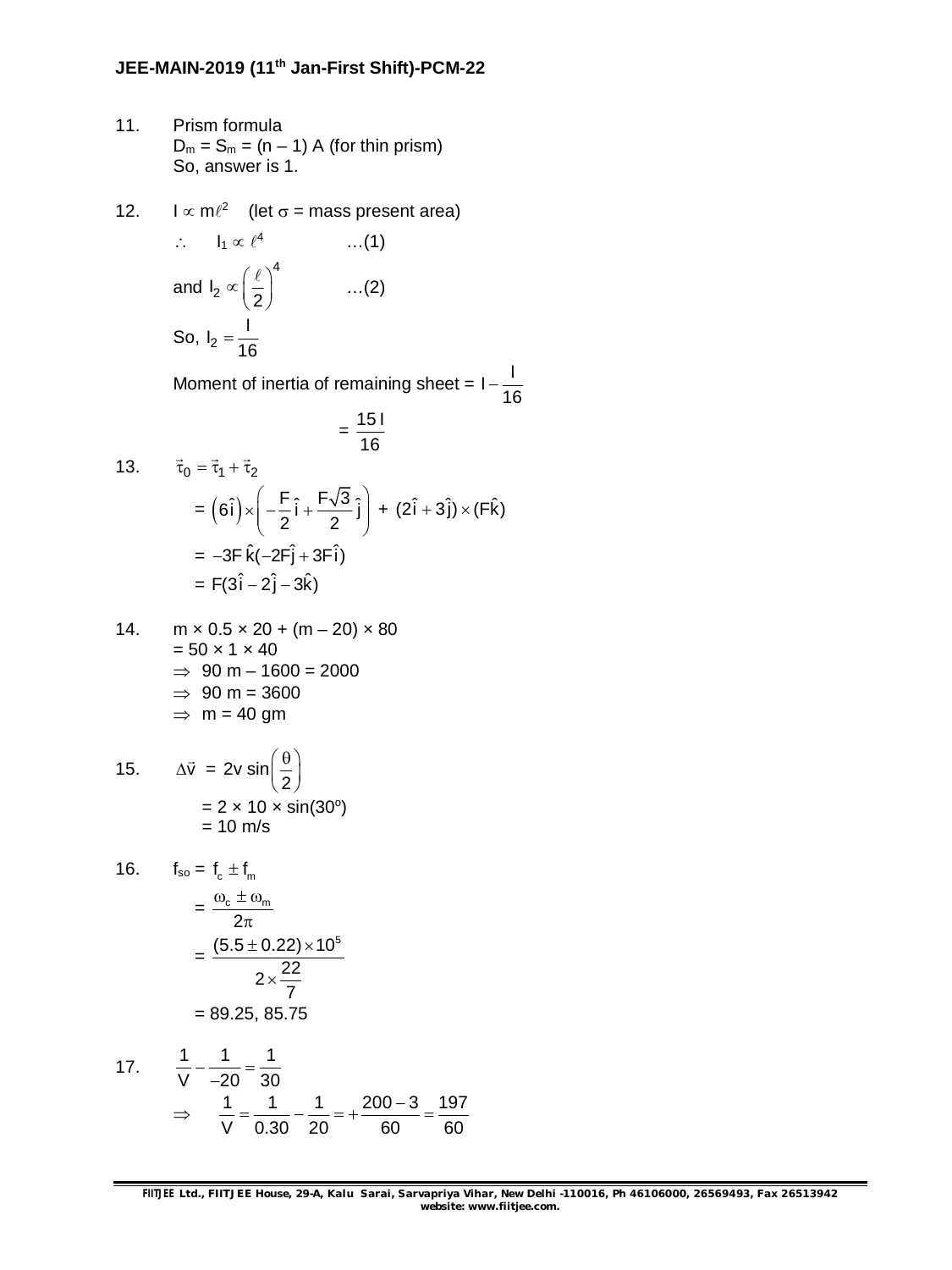$$
\Rightarrow -\frac{dV}{dt}v^2 + \frac{du}{dt}u^2 = 0
$$
  

$$
\Rightarrow \frac{dV}{dt} = \frac{V^2}{u^2} \frac{du}{dt} = \left(\frac{3}{197}\right)^2 \times (-5) = -0.00116 \text{ m/s}
$$

18. 
$$
U_{total} = U_{O_2} + U_{Ar}
$$
  
=  $\frac{3 \times 5 \times RT}{2} + \frac{5 \times 3 \times RT}{2}$   
= 15 RT

19. Assuming constant voltage supply  $V^2$  $(1)$ 

$$
P = 60 = \frac{V}{R_1 + R_2}
$$
\n
$$
P' = \frac{V^2}{R_1} + \frac{V^2}{R_2} = \frac{2V^2}{R_1} = 4P = 4 \times 60
$$
\n
$$
= 240 \text{ W}
$$

20. 
$$
0.5 = \frac{6}{(2 + \lambda L)} \lambda x
$$
 ...(1)  
 $E_2 = \frac{6}{(6 + \lambda L)} \lambda x$  ...(2)

So dividing equation (1) and (2)

$$
\frac{E_2}{0.5} = \frac{2+4}{6+4} = \frac{3}{5}
$$
  
\n
$$
\Rightarrow E_2 = 0.3 \text{ volt.}
$$

 $21.$ 

$$
\frac{E_i}{B_i} = C \qquad \dots(1)
$$
\n
$$
\frac{E_f}{B_f} = \frac{c}{n} \qquad \dots(2)
$$
\n
$$
\Rightarrow \qquad \frac{E_i B_f}{E_f B_i} = \frac{1}{n}
$$
\n
$$
\Rightarrow \qquad \frac{E_i}{E_f} = \frac{1}{n} \frac{B_i}{B_f}
$$
\n
$$
\left(\because n = \frac{1}{\sqrt{\mu_0 e_r}}\right)
$$
\n
$$
\frac{1}{\sqrt{n}} : \sqrt{n}
$$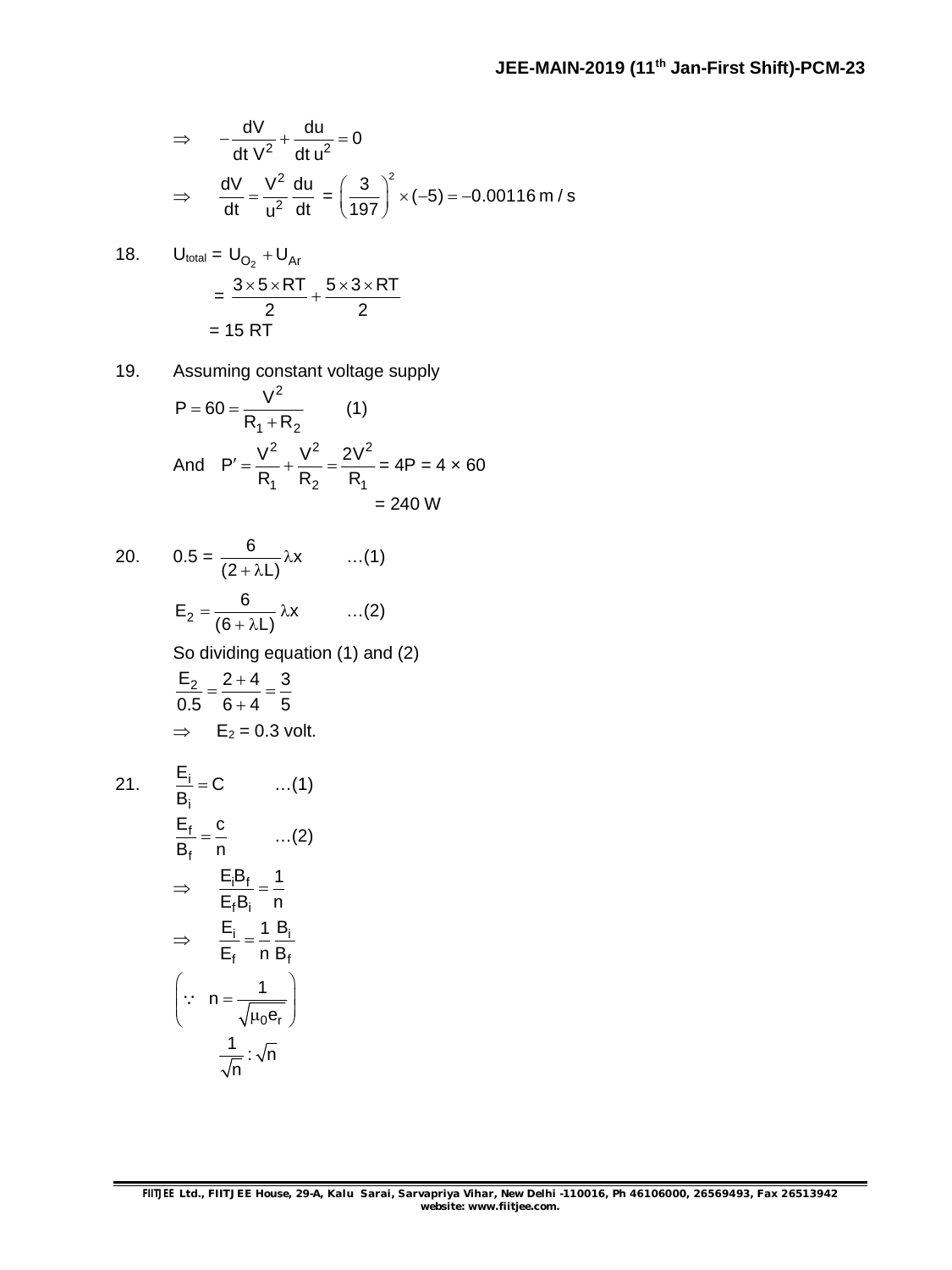### **JEE-MAIN-2019 (11th Jan-First Shift)-PCM-24**

22.  $4V + 6V = 30$  $\Rightarrow$  V = 3



23. Equation of adiabatic process  $\overline{IV}^{2/f}$  = constant  $\therefore \frac{2}{\epsilon} = \frac{2}{\epsilon}$ f 5  $=\frac{2}{x}$  = x



25. 
$$
\lambda_e = \lambda_{photon} \times 10^{-3}
$$
  
\n $\Rightarrow \frac{h}{mv} = \frac{c}{v} \times 10^{-3} s$   
\n $\Rightarrow v = \frac{hv}{mC \times 10^{-3}}$   
\n $= \frac{6.62 \times 10^{-34} \times 6 \times 10^{14}}{9.1 \times 10^{-31} \times 3 \times 10^8 \times 10^{-3}}$   
\n= 1.45 x 10<sup>6</sup>

26. The potential inside a uniformly charged shell is constant, while it decrease hyperbolically outside.

27. 
$$
y = 0.03 \sin \left[ 450 \left( t - \frac{9x}{450} \right) \right]
$$
  
\nSo,  $v = \frac{450}{9} = 50 \text{ m/s}$   
\nAlso,  $v = \sqrt{\frac{T}{\lambda}}$   
\n $\Rightarrow 50 = \sqrt{\frac{T}{5 \times 10^{-3}}}$   
\n $\Rightarrow T = 2500 \times 5 \times 10^{-3} = 12.5 \text{ N}$ 

28. 
$$
k_e = \frac{p^2}{2M_e} = 500 e
$$
 ...(i)  
\n
$$
8. R = \frac{p}{eB} = \frac{1000 m_e e}{eB} = \frac{1010 \times 9.1 \times 10^{-31}}{1.6 \times 10^{-19}} = 100 \times 7.541 \times 10^{-6}
$$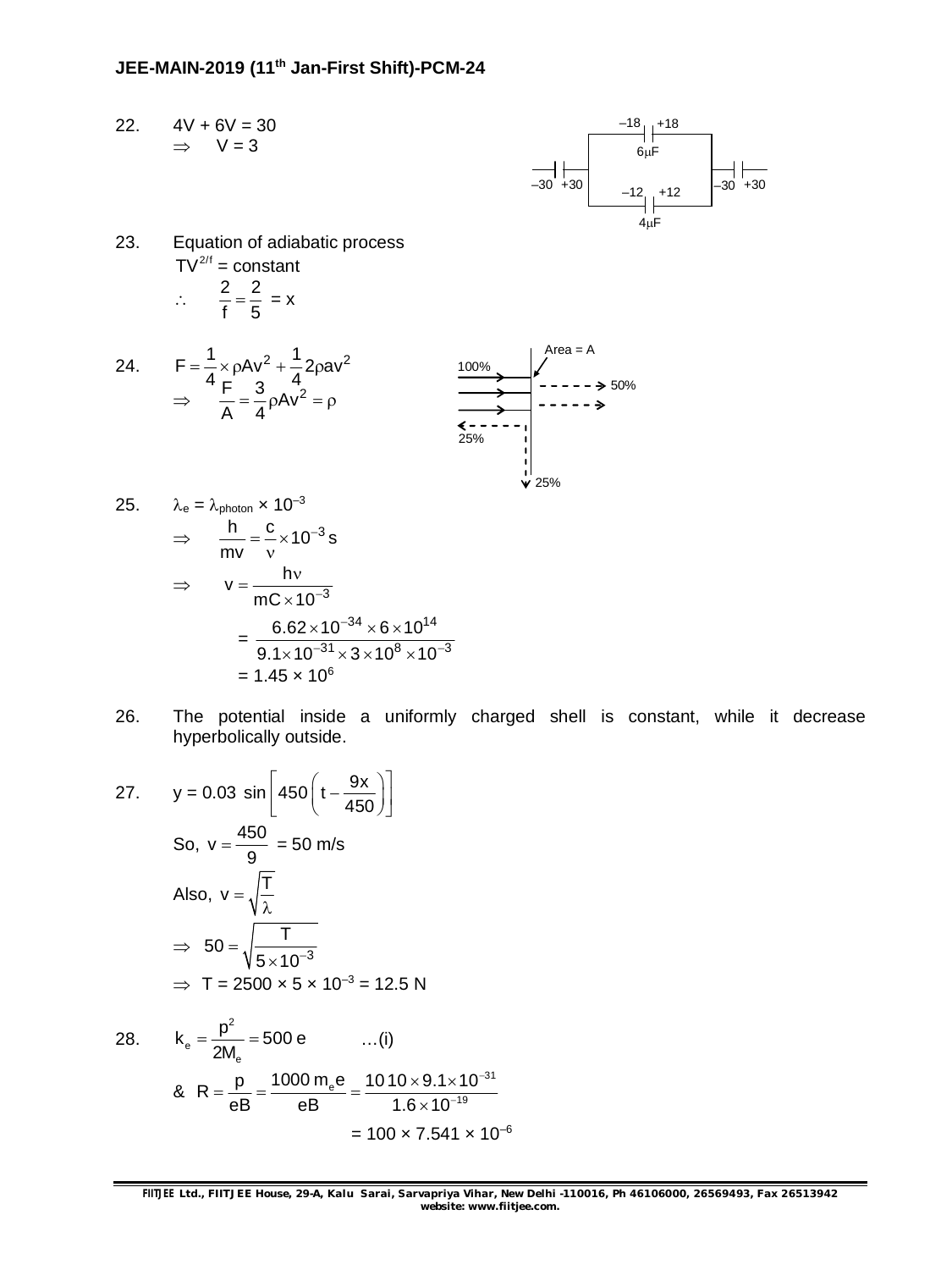29. 
$$
v = \sqrt{2 \times 10 \times 100}
$$
  
\n $= 20\sqrt{5}$   
\n $COLM \rightarrow v_p = \frac{1 \times 20\sqrt{5}}{4}$   
\n $= 5\sqrt{5}$   
\n $\frac{1}{2} \times 4 \times (5\sqrt{5})^2 + \frac{1}{2}1.25 \times 10^6 \left(\frac{30}{k}\right)^2$   
\n $= -4 \times 10 \times \left(n - \frac{30}{k}\right) + \frac{1}{2}kn^2$   
\n $\Rightarrow 250 + \frac{900}{2 \times 1.25 \times 10^6} = -40x + \frac{1200}{k} + \frac{1}{2}kx^2$   
\n $\Rightarrow x = 2cm$   
\n30.  $\frac{P}{Q} = \frac{400}{S}$  ...(1)  
\nand  $\frac{Q}{P} = \frac{405}{5}$  ...(2)  
\nSolving S<sup>2</sup> = 400 x 405  
\n $\Rightarrow S = 402.5 \Omega$   
\n31. Fact based  
\n32. Fact based  
\n33. b → antiaromatic (no cyclic conjugation)  
\n34.

34. Density = 
$$
\frac{Z \times M}{N_{AV} \times a^3}
$$
  
\nHere Z = 4, a = 200 $\sqrt{2}$   
\n $N_{AV} = 6.02 \times 10^{23}, d = 9 \times 10^3 \frac{\text{Kg}}{\text{m}^3}$ 

- 35.  $E_{\text{Cell}}^{\circ} = E_{\text{Cathode}}^{\circ} E_{\text{Zn}^{2+}/\text{Zn}}^{\circ}$ Since  $Au^{3+} \rightarrow Au$  has maximum value.
- 36. Fact based.



38. NaH is an example of saline hydride.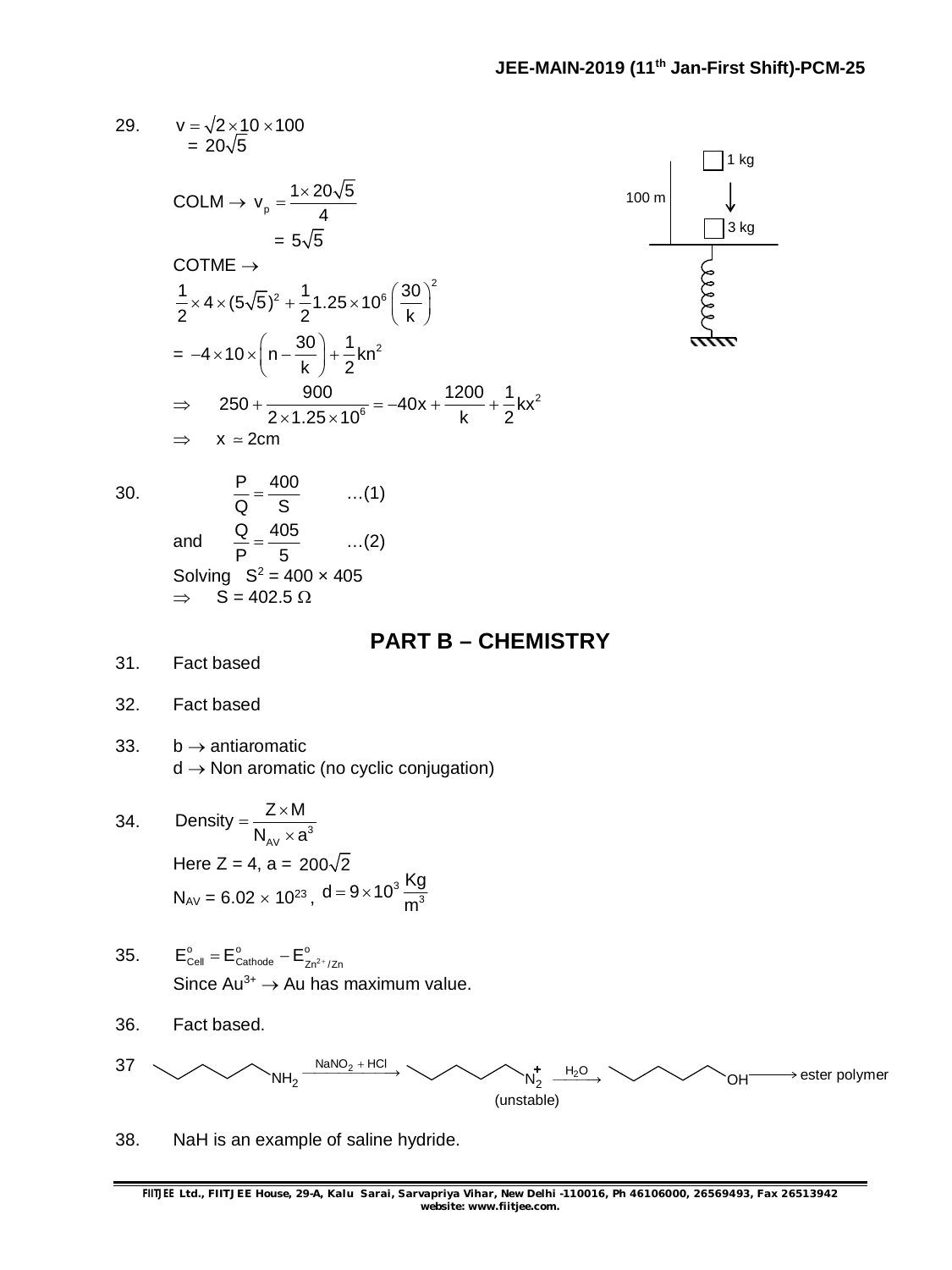### **JEE-MAIN-2019 (11th Jan-First Shift)-PCM-26**

- 39.  $Sc^{3+}$  has noble gas configuration hence only  $+3$  exists.
- 40. An example of solid sol is gem stones.
- 41. In cold water, dissolved oxygen can reach a concentration upto 10 ppm
- 42. Fact based.



- 44.  $0.5 \alpha \frac{1}{2}$ , 0.2 $\alpha$  $\frac{1}{2}$  $2^{\prime}$  x  $\alpha$  – 0.2 $\alpha$  – Here  $\frac{0.5}{0.2} = \frac{x}{2}$ 0.2 2  $=\frac{\pi}{6}$ ; x = 5, hence 3 cup
- 45.  $ln K = -\frac{E_a}{2\pi} + ln A$ RT  $\ell$ nK =  $-\frac{F_a}{D} + \ell n$  $\therefore$  Slope =  $-E_a = -y$
- 46. Let NaHCO $_3$  = x gm Then,  $H_2C_2O_4 = (10 - x)$  gm

$$
\therefore n_{\text{NaHCO}_3} = \frac{x}{84}
$$
  
2 NaHCO<sub>3</sub> → Na<sub>2</sub>CO<sub>3</sub> + H<sub>2</sub>O + CO<sub>2</sub>  

$$
\therefore n_{\text{CO}_2} = \frac{x}{168}
$$
  

$$
n_{\text{H}_2\text{C}_2\text{O}_4} = \left(\frac{10 - x}{90}\right)
$$
  

$$
n_{\text{H}_2\text{C}_2\text{O}_4} \rightarrow H_2\text{O} + \text{CO}_2 + \text{CO}
$$
  

$$
\therefore n_{\text{CO}_2} = \left(\frac{10 - x}{90}\right)
$$

Total CO<sub>2</sub> = 
$$
\frac{x}{168} + \frac{10 - x}{90} = \frac{0.25}{25}
$$

On solving 'x'

$$
\% = \frac{x}{10} \times 100 = 10 \text{ x}
$$

- 47.  $Be O H$ Both bond has same dissociation energy.
- 48. Fact based.

 $10 - x$ 

90  $=\left(\frac{10-x}{90}\right)$ 

90  $=\left(\frac{10-x}{90}\right)$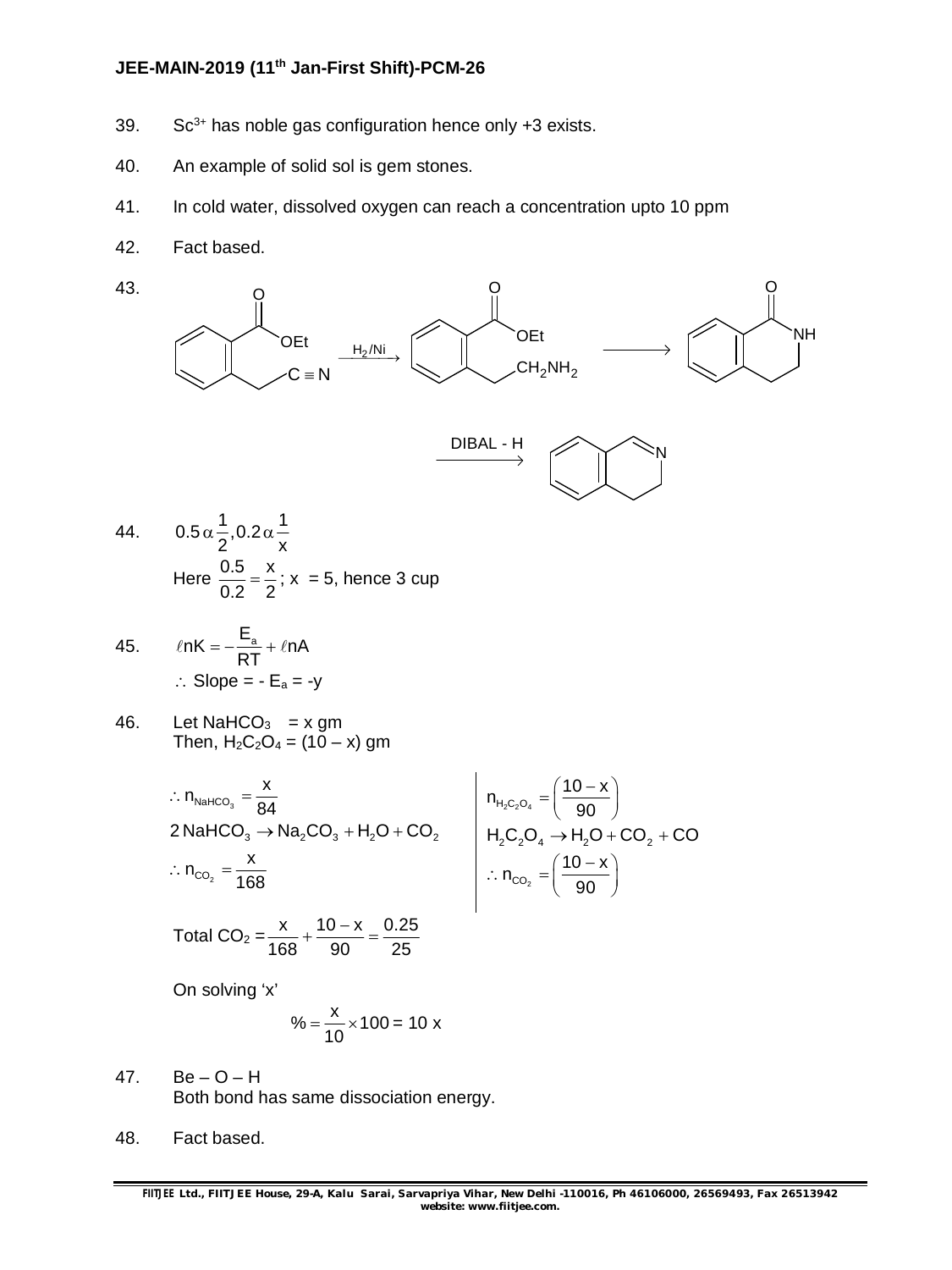- 49.  $-SO<sub>3</sub>H$  will be replaced by Br this is called ipso effect.
- 50.  $CO_2 = 6$  mole,  $N_1 = 1$  mole  $C_{atom}= 6$ ,  $N_{atom} = 2$ Hence C6H8N<sub>2</sub>
- 51.  $N_2 + 3H_2 \rightleftharpoons 2NH_3$ equ<sup>m</sup> x  $3x$  P<sub>1</sub>  $P_T = 4x$  $P_P = \frac{P_1^2}{V \cdot 27}$  $K_p = \frac{P}{q}$  $x \times 27 \times 3$  $=$  $\times$  27  $\times$  3  $x = \frac{P}{q}$ 4  $=\left(\frac{P}{4}\right)$  $(\mathsf{K}_\mathsf{p})$  $P_1 = \sqrt{27x^4K_p}$  $\left(\frac{P_{\rm T}}{4}\right)^2 = \frac{3^{3/2} K_{\rm p}^{1/2} p^2}{4.6}$  $\sqrt{27} (K_p)^{1/2} \left(\frac{P_T}{I}\right)^2 = \frac{3^{3/2} K_p^{1/2} p^2}{12}$ 4 ) 16  $\left(\frac{P_T}{4}\right)^2 =$



1 2

- 54. Co  $\rightarrow$  Vitamin B<sub>12</sub>  $Zn \rightarrow$  Carbonic anhydrase  $Rh \rightarrow$  Wilkinson catalyst  $Mg \rightarrow$  Chlorophyll
- 55.  $\Delta G^{\circ} = \left(120 \frac{3}{2}\right) = 0$  $\Delta G^{\circ} = \left(120 - \frac{3}{8}T\right) = 0$ Then  $T = 320 K$ Hence T > 320 K Y formed T < 320 K X formed
- 56. Siderite  $\rightarrow$  Iron Kaolinite  $\rightarrow$  Aluminium Malachite  $\rightarrow$  Copper Calamine  $\rightarrow$  Zinc
- 57. [i] 900 nm = 9000 Å It is in far infra red region hence paschen.
- 58. Central atom has no vacant orbital.
- 59. On moving down size increases.
- 60. It is the case of side chain oxidation.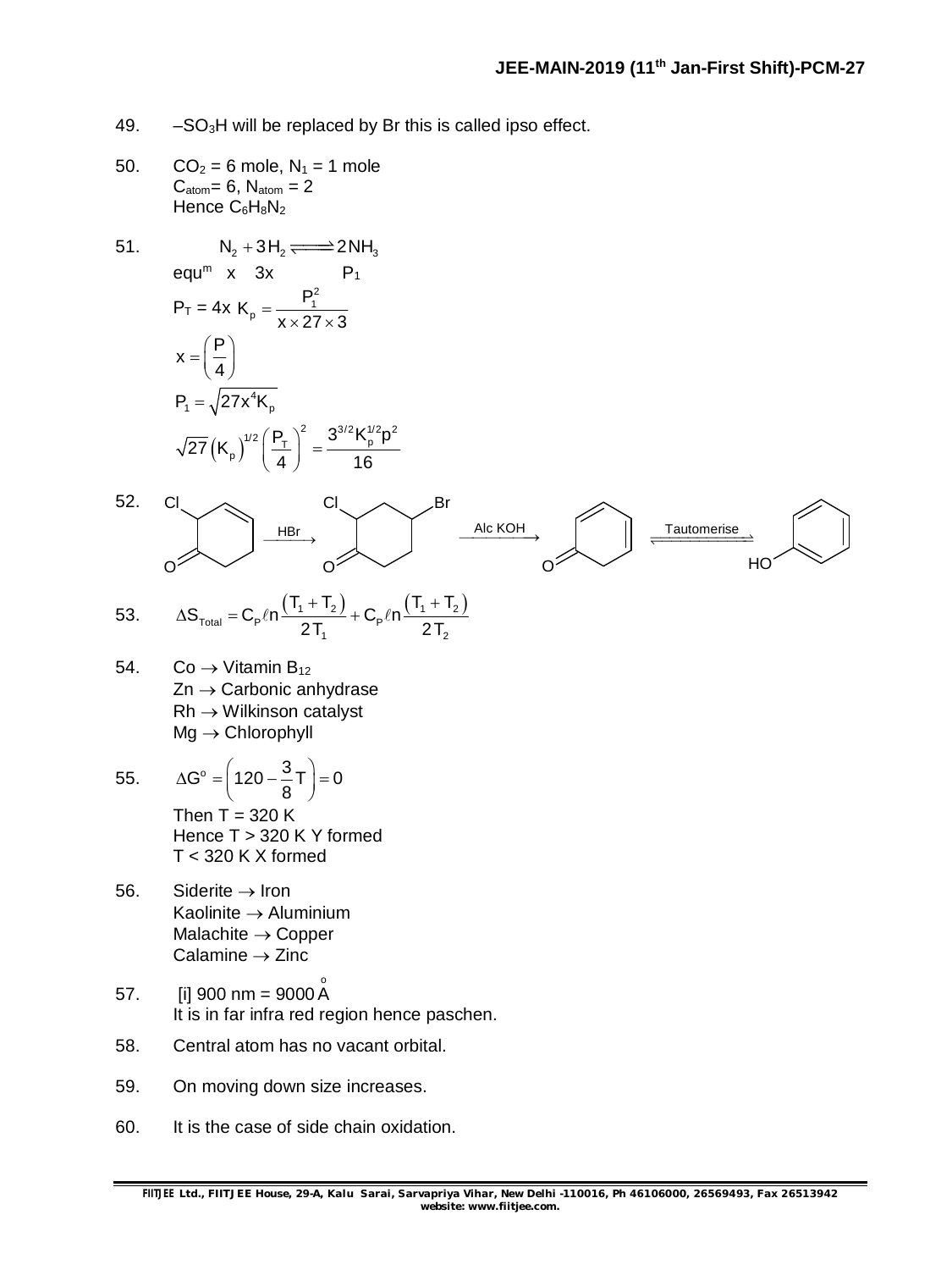#### **PART C – MATHEMATICS**

61.  $2x + 2y + 3z = a$  (1)  $3x - y + 5z = b$  (2)  $x - 3y + 2z = c$  (3)  $(2x + 2y + 3z) + (x - 3y + 2z) - (3x - y + 5z) = 0$  $\Rightarrow$  a + c - b = 0

62. 
$$
F_4(x) = \frac{\sin^4 x + \cos^4 x}{4} = \frac{1 - 2\sin^2 x \cdot \cos^2 x}{4} = \frac{1}{4} - \frac{1}{2}\sin^2 x \cdot \cos^2 x
$$

$$
F_6(x) = \frac{\sin^6 x + \cos^6 x}{6} = \frac{1 - 3\sin^2 x \cdot \cos^2 x (\sin^2 x + \cos^2 x)}{6}
$$

$$
= \frac{1}{6} - \frac{1}{2}\sin^2 x \cdot \cos^2 x
$$

$$
F_4(x) - f_6(x) = \frac{1}{4} - \frac{1}{6} = \frac{6 - 4}{24} = \frac{2}{24} = \frac{1}{12}
$$

63. Centre (3, –4) Radius =  $\sqrt{9 + 16 + 103} = \sqrt{128} = 8\sqrt{2}$  $\therefore$  (-5, 4) will be nearer to the  $(0, 0)$ : Ans.  $\sqrt{5^2 + 4^2} = \sqrt{25 + 16} = \sqrt{41}$ 



64. As  $(p \wedge q) \leftrightarrow r$  is true : If  $p \wedge q$  is true and r is true. Or  $p \wedge q$  is F and r is F. As q is false  $p \wedge q$  can not be true This case is not possible

 $\therefore$  Their will be two cases for p, q, r. T, F, F, or F, F, F respectively Now check the options.

65.  $x^2 = 4y$ 

 $\dots\dots(1)$  $x + 2 = 4y$  ........(2) Solve (1) and (2)  $x + 2 = x^2$  $\Rightarrow$   $x^2 - x - 2 = 0$  $\Rightarrow$   $(x-2)(x+1) = 0 \Rightarrow x = 2, -1$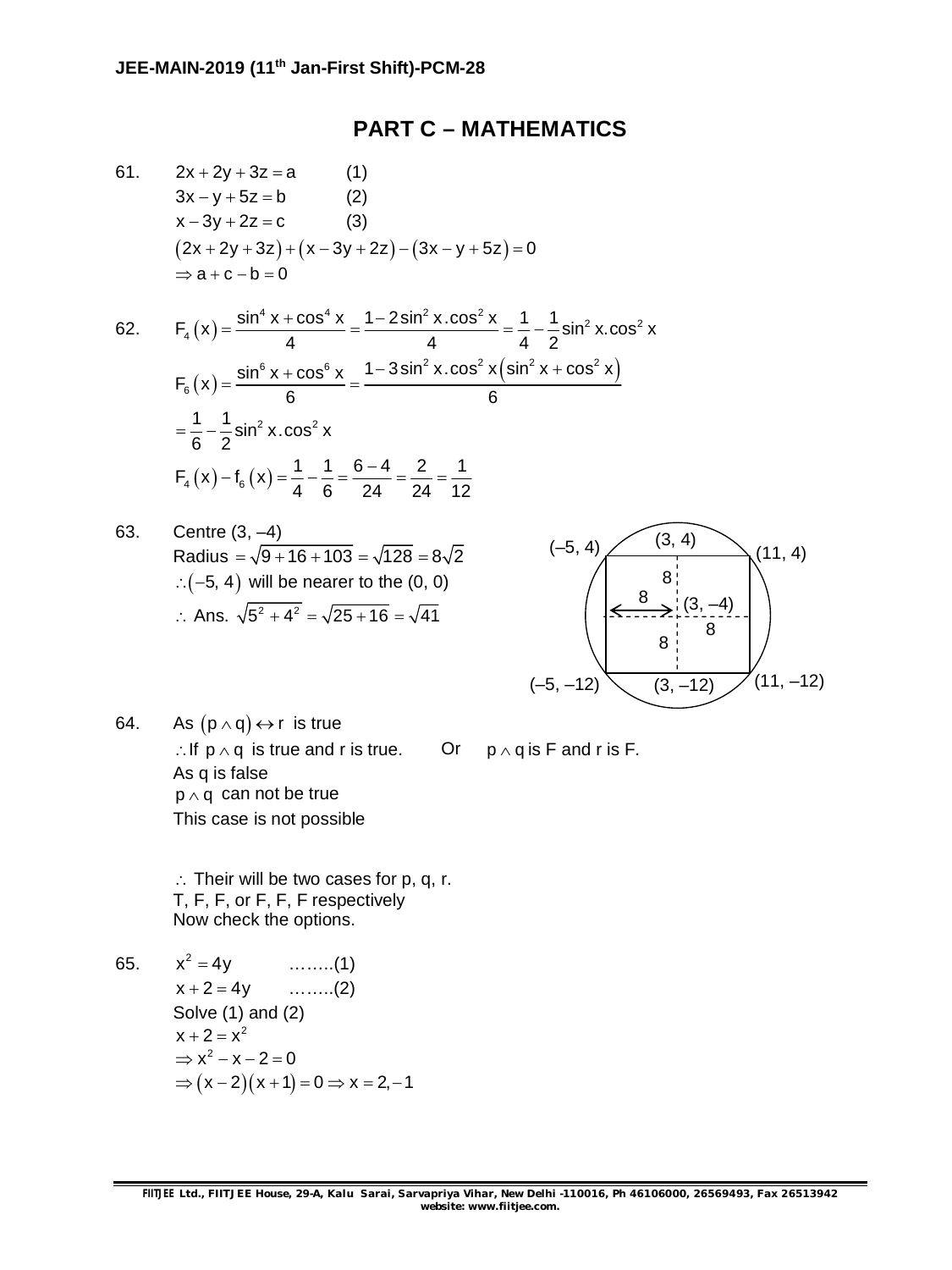Area 
$$
= \int_{-1}^{2} \left( \frac{x+2}{4} - \frac{x^2}{4} \right) dx
$$

$$
= \frac{1}{4} \left[ \frac{x^2}{2} + 2x - \frac{x^3}{3} \right]_{-1}^{2}
$$

$$
= \frac{1}{4} \left[ \left( 2 + 4 - \frac{8}{3} \right) - \left( \frac{1}{2} - 2 + \frac{1}{3} \right) \right]
$$

$$
= \frac{1}{4} \left[ \frac{10}{3} - \frac{3 - 12 + 2}{6} \right] = \frac{1}{4} \left[ \frac{10}{3} + \frac{7}{6} \right]
$$

$$
= \frac{1}{4} \times \frac{27}{6} = \frac{9}{8}
$$

66.

$$
\int_{0}^{2} \left( \frac{\sin^2 x}{\frac{1}{2} + \left[\frac{x}{\pi}\right]} + \frac{\sin^2 x}{\frac{1}{2} + \left[-\frac{x}{\pi}\right]} \right) dx
$$
  

$$
= \int_{0}^{2} \left( \frac{\sin^2 x}{\frac{1}{2} + \left[\frac{x}{\pi}\right]} + \frac{\sin^2 x}{\frac{1}{2} - 1 - \left[\frac{x}{\pi}\right]} \right) dx = \int_{0}^{2} dx = 0
$$

67. Variance remains some if same number is subtracted from each observation. (subtract 10 from each observation)

$$
\therefore \frac{10(-d)^2 + 10(0)^2 + 10(d)^2}{30} - \left(\frac{10(-d) + 10(0) + 10(d)}{30}\right)^2 = \frac{4}{3}
$$
  

$$
\frac{20d^2}{30} = \frac{4}{3}
$$
  

$$
\Rightarrow d^2 = 2
$$
  
(d) =  $\sqrt{2}$ 

68. Equation of required plane is  $a(x-3)+b(y+2)+c(z-1)=0$ [as it contains the point  $(3, -2, 1)$ ]  $2a - b + 3c = 0$  $2a + 3b - c = 0$ a b c 8 8 8  $\Rightarrow \frac{a}{2} = \frac{b}{2} = \frac{1}{2}$  $\overline{\phantom{0}}$ a b c  $1 - 1 1$  $\Rightarrow \frac{a}{i} = \frac{b}{i} = \frac{c}{i}$  $+1$   $-1$ : equation of plane is  $x - 3 - y - 2 - z + 1 = 0$  $\Rightarrow$  x - y - z = 4

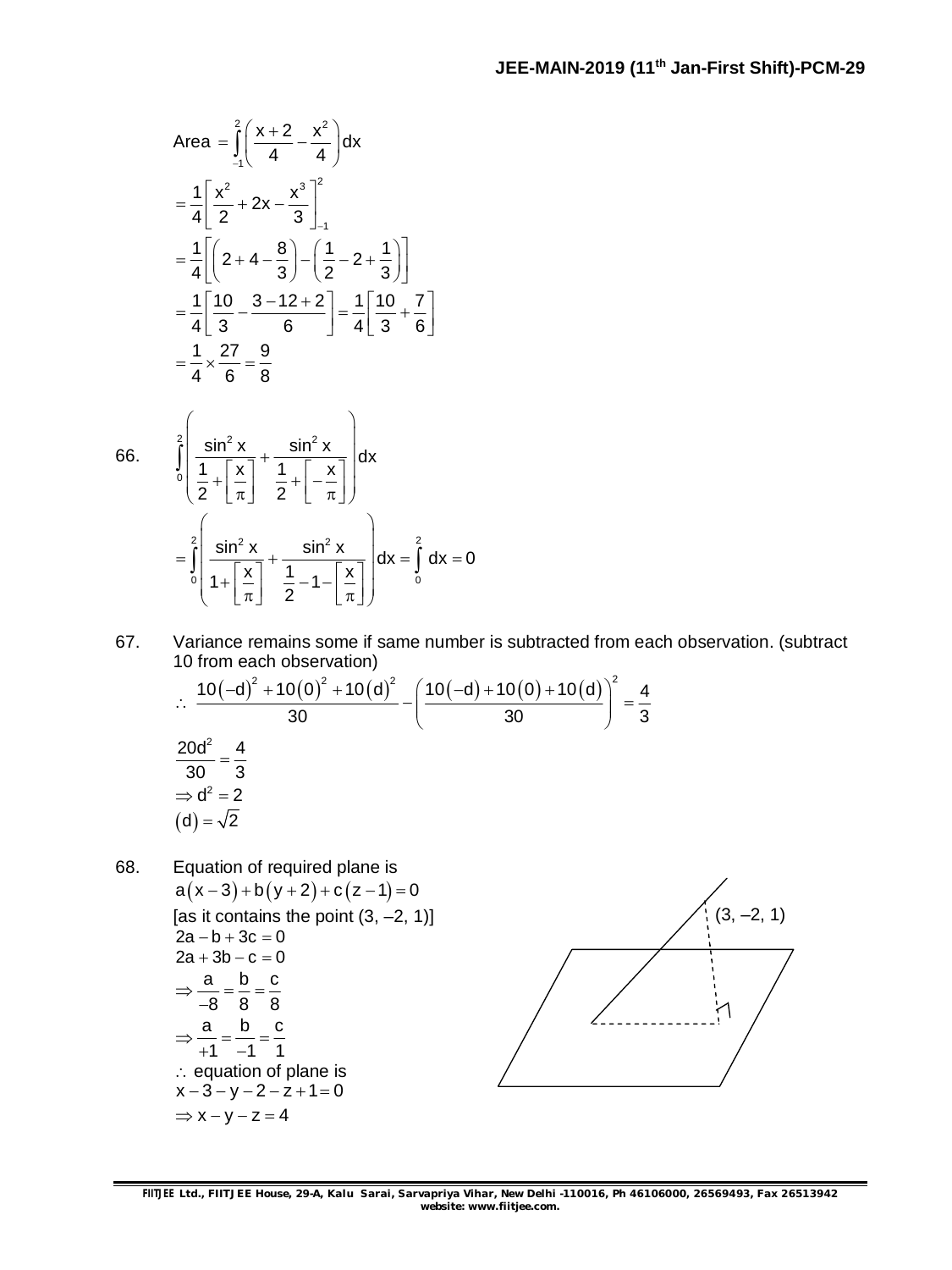### **JEE-MAIN-2019 (11th Jan-First Shift)-PCM-30**

 $\cos^2 \theta + \sin^2 \theta = 1$ 2  $h^2$  $\frac{a^2}{16^2} + \frac{b^2}{4k^2} = 1$  $4h^2$  4k  $\Rightarrow \frac{a}{12} + \frac{b}{12} =$ 

 $\frac{2}{x^2} + \frac{1}{4x^2} = 1$ 4x $^2$  4y  $\Rightarrow$   $\frac{2}{2}$  +  $\frac{1}{2}$  = 1

 $\frac{1}{x^2} + \frac{1}{4x^2} = 1$ 2x $^2$  4y  $\Rightarrow$   $\frac{1}{2}$  +  $\frac{1}{2}$  = 1

69. <sup>P</sup>both number is even number of ways selecting two numbers such that their sum is even.  $=$  $^{5}C_{2}$ <br> $^{5}C_{2}$  +  $^{6}C_{2}$  $C_2$  10 10 2  $C_2 + {}^{6}C_2$  10 + 15 25 5  $=\frac{62}{150}=\frac{18}{10}=\frac{18}{15}=\frac{18}{15}=\frac{18}{15}=\frac{18}{15}=\frac{18}{15}=\frac{18}{15}=\frac{18}{15}=\frac{18}{15}=\frac{18}{15}=\frac{18}{15}=\frac{18}{15}=\frac{18}{15}=\frac{18}{15}=\frac{18}{15}=\frac{18}{15}=\frac{18}{15}=\frac{18}{15}=\frac{18}{15}=\frac{18}{15}=\frac{18}{15}=\frac{18}{15}=\frac{18}{15}=\frac{$  $+{}^{6}C_{2}$  10 + 70. The two circle will be orthogonal  $OD = 1$  $\therefore$  OA = OB = OD = 1  $\Rightarrow$  AB = 2  $D(0, 1)$  $(0, -1)$  $A \cup O$  B r r y  $\rightarrow$ x  $45^\circ$ 71.  ${}^{20}C_r$ .  ${}^{20}C_0 + {}^{20}C_{r-1}$ .  ${}^{20}C_1 + \dots + {}^{20}C_0$ .  ${}^{20}C_r =$ Selecting r student from 20 boys and 20 girls  $=$   $^{40}$ C<sub>r</sub> <sup>40</sup>C<sub>r</sub> will be maximum if  $r = 20$ . 72. Equation of tangent is  $\frac{x}{2}$ cos  $\theta + \frac{y}{2}$ sin  $\theta = 1$ a b  $\theta + \frac{J}{I} \sin \theta = 1$ A is  $\left(\frac{a}{a}, 0\right)$  $\left(\frac{\mathsf{a}}{\cos{\theta}},\mathsf{0}\right)$ B is  $\left(0, \frac{b}{b}\right)$  $\left(0, \frac{b}{\sin \theta}\right)$ Let P (h, k) is mid point  $2h = \frac{a}{2h}$ cos  $=$  $\theta$  $2k = \frac{b}{i}$ sin  $=$  $\theta$ B  $(a \cos \theta, b \sin \theta)$ A P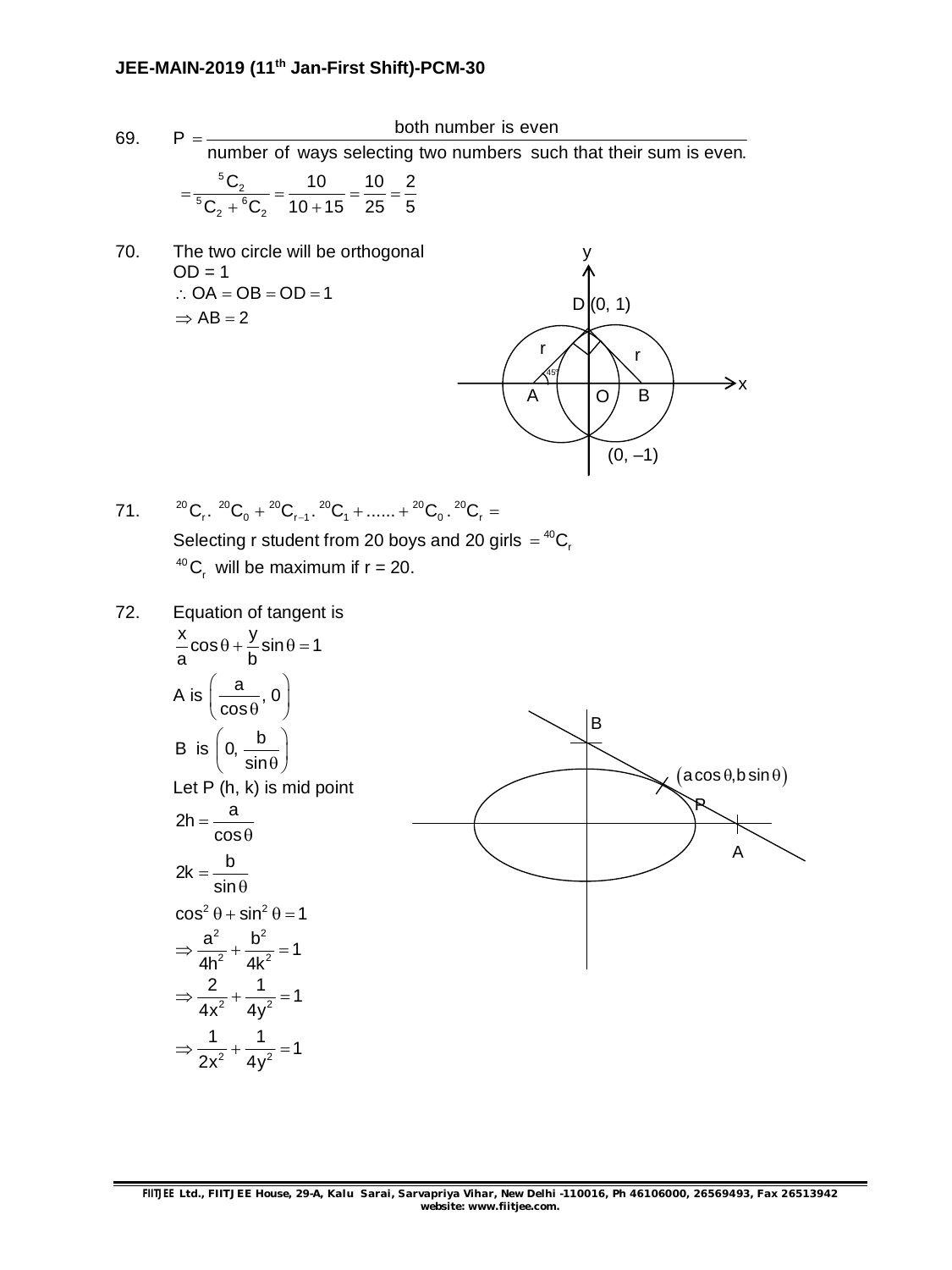x

73. 
$$
|f(x)| = \begin{cases} 1 & -2 \le x < 0 \\ |x^2 - 1| & 0 \le x \le 2 \end{cases}
$$
  
\n $f(|x|) = \begin{cases} -1 & -2 \le |x| < 0 \\ x^2 - 1 & 0 \le |x| \le 2 \end{cases}$   
\n $\Rightarrow f(|x|) = \{x^2 - 1 - 2 \le x \le 2\}$   
\n $g(x) = |f(x)| + f(|x|): \begin{cases} 1 + x^2 - 1 & -2 \le x < 0 \\ |x^2 - 1| + x^2 - 1 & 0 \le x \le 2 \end{cases}$   
\n $g(x) = \begin{cases} x^2 & -2 < x < 0 \\ 0 & 0 \le x < 1 \\ 2(x^2 - 1) & 1 \le x < 2 \end{cases}$   
\n $\therefore g(x)$  is not differentiable at  $x = 1$   
\n74.  $x \cdot \frac{1}{\ln x} \cdot \frac{1}{x} + \log_e(\log_e x) - 2x + 2y \cdot \frac{dy}{dx} = 0$   
\nPut  $x = e$   
\n $1 - 2e + 2y \frac{dy}{dx} = 0$   
\n $\frac{dy}{dx} = \frac{2e - 1}{2y}$  (1)  
\nPut  $x = e$  in original equation  
\n $0 - e^2 + y^2 = 4$   
\n $y^2 = 4 + e^2$   
\nNow put in (i)  
\n $\frac{dy}{dx} = \frac{2e - 1}{2\sqrt{4 + e^2}}$   
\nNow put in (i)  
\n $\frac{dy}{dx} = \frac{2e - 1}{2\sqrt{4 + e^2}}$   
\n75.  $\int \frac{\sqrt{1 - x^2}}{x^4} dx = \int \frac{x\sqrt{1 - x^2}}{x^4} dx = \int \frac{1}{x^3} \sqrt{\frac{1}{x^2} - 1} dx$   
\nLet  $\frac{1}{x^2} - 1 = t$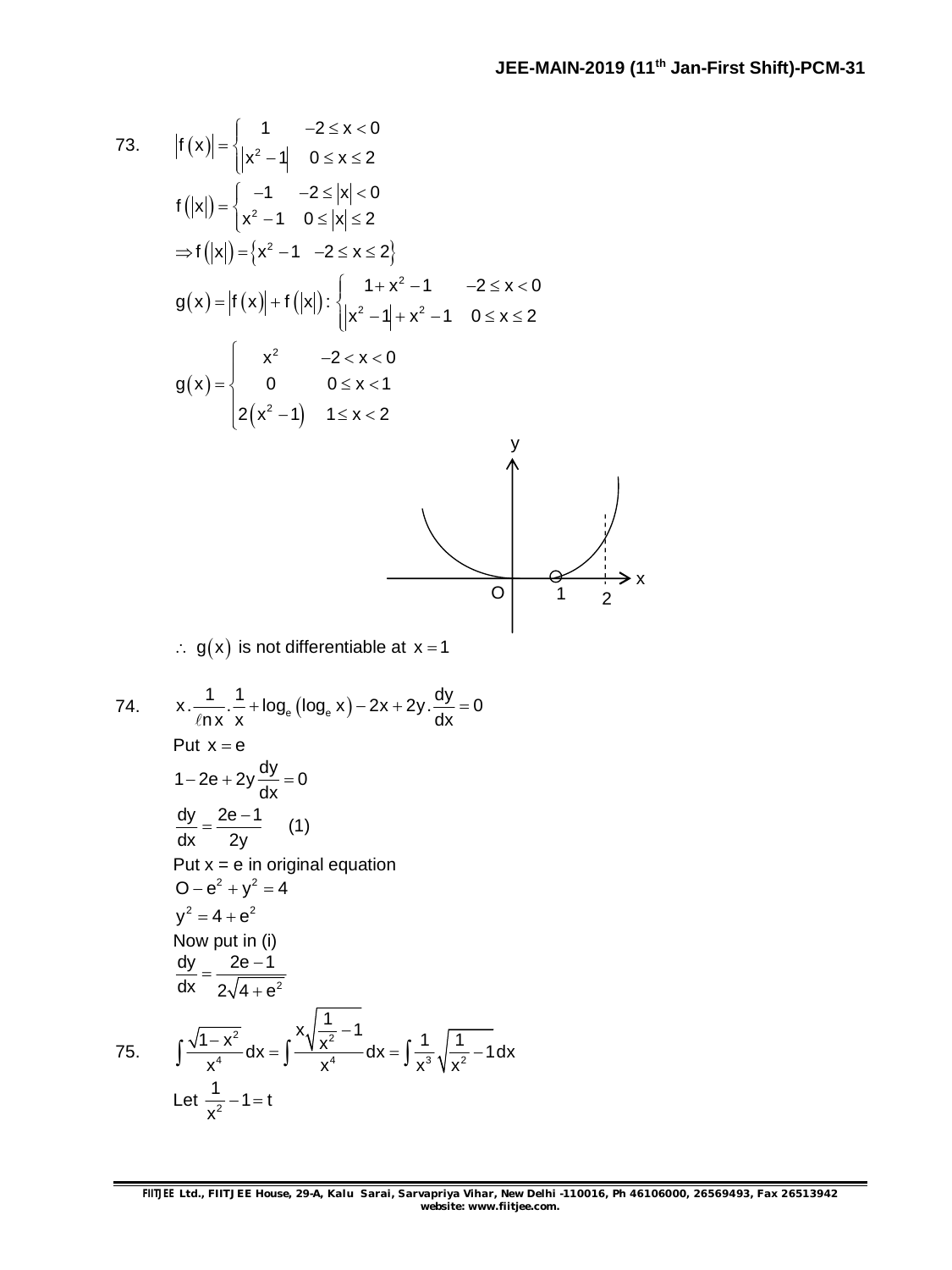$$
-\frac{2}{x^3} dx = dt
$$
  
\nIntegration becomes  $-\frac{1}{2}\int \sqrt{t} dt = -\frac{1}{2}\frac{(t)^{3/2}}{3}$   
\n
$$
= -\frac{1}{3}\left(\frac{1}{x^2} - 1\right)^{3/2}
$$
  
\n
$$
= -\frac{1}{3x^3}\left(\sqrt{1-x^2}\right)^{3/2}
$$
  
\n
$$
= -\frac{1}{3x^3}\left(\sqrt{1-x^2}\right)^3
$$
  
\n
$$
\Rightarrow (A(x))^3 = \left(-\frac{1}{3x^3}\right)^3 = \frac{1}{27x^9}
$$
  
\n76. 
$$
L_x \frac{\tan(\pi \sin^2 x)}{\pi \sin^2 x} \cdot \frac{\pi \sin^2 x}{x^2} + \frac{[x] - \sin(x[x])}{|x|}\right)^2
$$
  
\n
$$
1(\pi) \cdot (1)^2 + \frac{1}{x \cdot 5} \left(1 - \frac{\sin x[x]}{x[x]}, \frac{x[x]}{|x|}\right)^2 \cdot \dots \infty
$$
  
\n
$$
L_x \frac{x[x]}{x} = \frac{x}{|x|} = \frac{x}{x}(-1) = 1
$$
  
\n
$$
L_y \frac{x[x]}{x} = \frac{x(0)}{x} = 0
$$
  
\nPut in equation (i)  
\n
$$
L_x \lim_{x \to 0^+} \frac{x[0]}{x} = \frac{x}{x}(-1) = 1
$$
  
\n
$$
L_y \frac{x[x]}{x} = \frac{x(0)}{x} = 0
$$
  
\nPut in equation (i)  
\n
$$
L_x \lim_{x \to 0^+} \frac{x[0]}{x} = \frac{x}{x}(-1) = 1
$$
  
\n
$$
L_y \frac{x[1]}{x} = \frac{x(0)}{x} = 0
$$
  
\n
$$
L_y \lim_{x \to 0^+} \frac{x[2]}{x} = \frac{x(0)}{x} = 0
$$
  
\n
$$
L_y \lim_{x \to 0^+} \frac{x[2]}{x} = \frac{x(0)}{x} = 0
$$
  
\n
$$
L_y \lim_{x \to 0^+} \frac{x[2]}{x} = \frac{x(
$$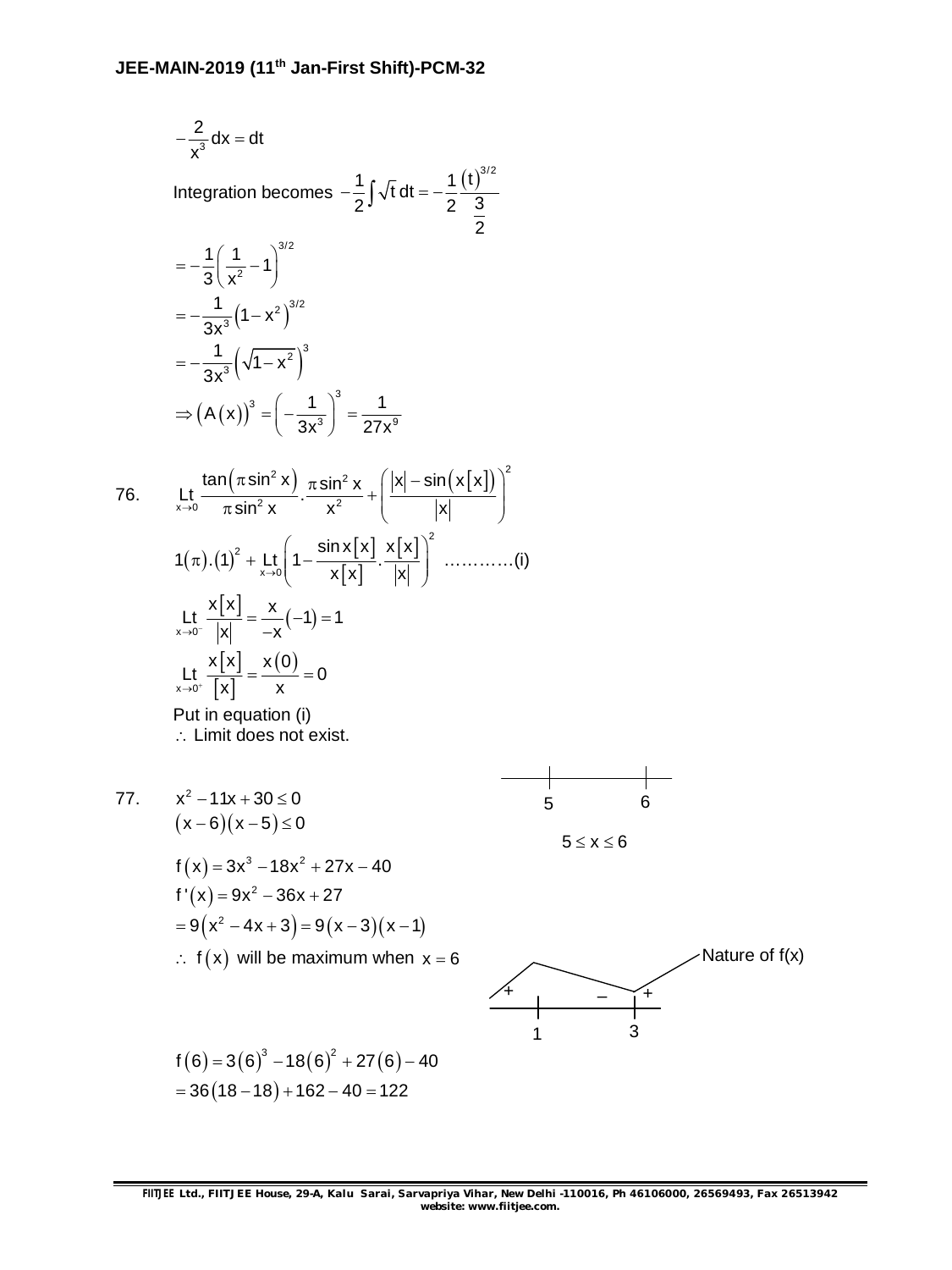78. 
$$
y = \frac{x}{x^2 + 1}
$$

$$
yx^2 - x + y = 0
$$

$$
D \ge 0
$$

$$
\Rightarrow 1 - 4y^2 \ge 0
$$

$$
\Rightarrow y^2 \le \frac{1}{4}
$$

$$
y \in \left[ -\frac{1}{2} \cdot \frac{1}{2} \right]
$$

79.  $\frac{a}{1}$  = 3

 $1 - r$  $\overline{a}$ Cube both sides

 $=$ 

$$
\frac{a^{3}}{(1-r)^{3}} = 27 \quad \dots \dots \dots (1)
$$
  
and 
$$
\frac{a^{3}}{1-r^{3}} = \frac{27}{19} \quad \dots \dots \dots (2)
$$
  
(1) / (2) gives 
$$
\frac{1-r^{3}}{(1-r)^{3}} = 19
$$
  

$$
r = \frac{2}{3}
$$

80. Equation of circle 
$$
x(x-1)+\left(y-\frac{1}{2}\right)y=0
$$

$$
x^{2} + y^{2} - x - \frac{y}{2} = 0
$$
  
Equation of tangent at (0, 0)  
x.0 + y.0 -  $\frac{x + 0}{2} - \frac{y + 0}{2 \times 2} = 0$   
2x + y = 0 .........(1)

Sum of distance of A and B from Line (i) is  $\overline{1}$ 

$$
\frac{2}{\sqrt{5}} + \frac{\frac{1}{2}}{\sqrt{5}} = \frac{5}{2\sqrt{5}} = \frac{\sqrt{5}}{2}
$$

81.  $x^2 - c^2 = y$ 

$$
(a + b)2 - c2 = ab
$$
  
\n
$$
a2 + b2 - c2 = -ab
$$
  
\n
$$
\frac{a2 + b2 - c2}{2ab} = -\frac{1}{2}
$$
  
\n
$$
cos c = -\frac{1}{2}
$$

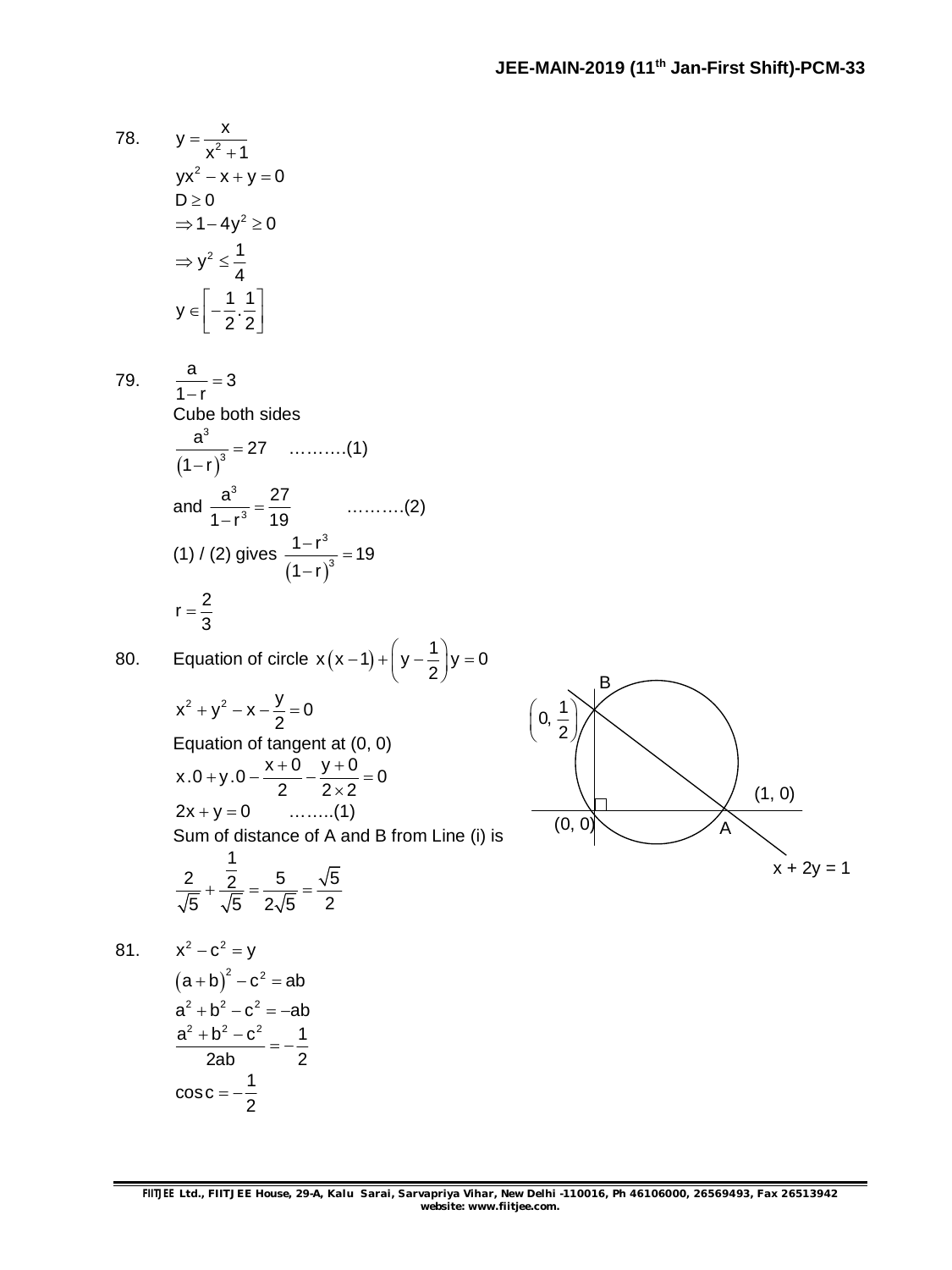$$
c = \frac{2\pi}{3}
$$
  
sin C =  $\frac{\sqrt{3}}{2}$   
 $\frac{c}{\text{sinc}} = 2R \Rightarrow R = \frac{c}{2\text{sinc}} = \frac{c}{\sqrt{3}}$ 

82. Equation of tangent to parabola  $y^2 = 4x$  is  $y = mx + \frac{1}{x}$ m  $=$  mx +  $\rightarrow$   $\cdots$   $(1)$ 

Now solve it with  $xy = 2$ 

$$
\left(mx + \frac{1}{m}\right)x = 2
$$
\n
$$
\Rightarrow mx^2 + \frac{1}{m}x - 2 = 0
$$
\nFor common tangent D = 0\n
$$
\Rightarrow \frac{1}{m^2} + 8m = 0
$$
\n
$$
m = -\frac{1}{2}
$$
\nPut it in equation (i) y = -\frac{1}{2}x - 2\n
$$
\Rightarrow 2x + y + 4 = 0
$$

83. 5<sup>th</sup> term will be the middle term.  
\n
$$
t_{4+1} = {}^{8}C_{4} \left(\frac{x^{3}}{3}\right)^{4} \left(\frac{3}{x}\right)^{4} = 5670
$$
  
\n $= {}^{8}C_{4} \cdot x^{8} = 5670$   
\n $= \frac{8 \times 7 \times 6 \times 5}{4 \times 3 \times 2} x^{8} = 5670$   
\n $= x^{8} = \frac{567}{7} = 81$   
\n $= x^{8} - 81 = 0$   
\n $\Rightarrow$  Real value of  $x = \pm \sqrt{3}$ 

84. 
$$
\frac{a_3}{a_1} = \frac{a_1 r^2}{a_1} = r^2
$$

$$
\Rightarrow r^2 = 25
$$
Now 
$$
\frac{a_9}{a_5} = \frac{a_1 r^8}{a_1 r^4} = r^4 = (25)^2 = 5^4
$$

85. A is orthogonal matrix  $2.4 q^2 + r^2 = p^2 + q^2 + r^2 = 1$  ........(1)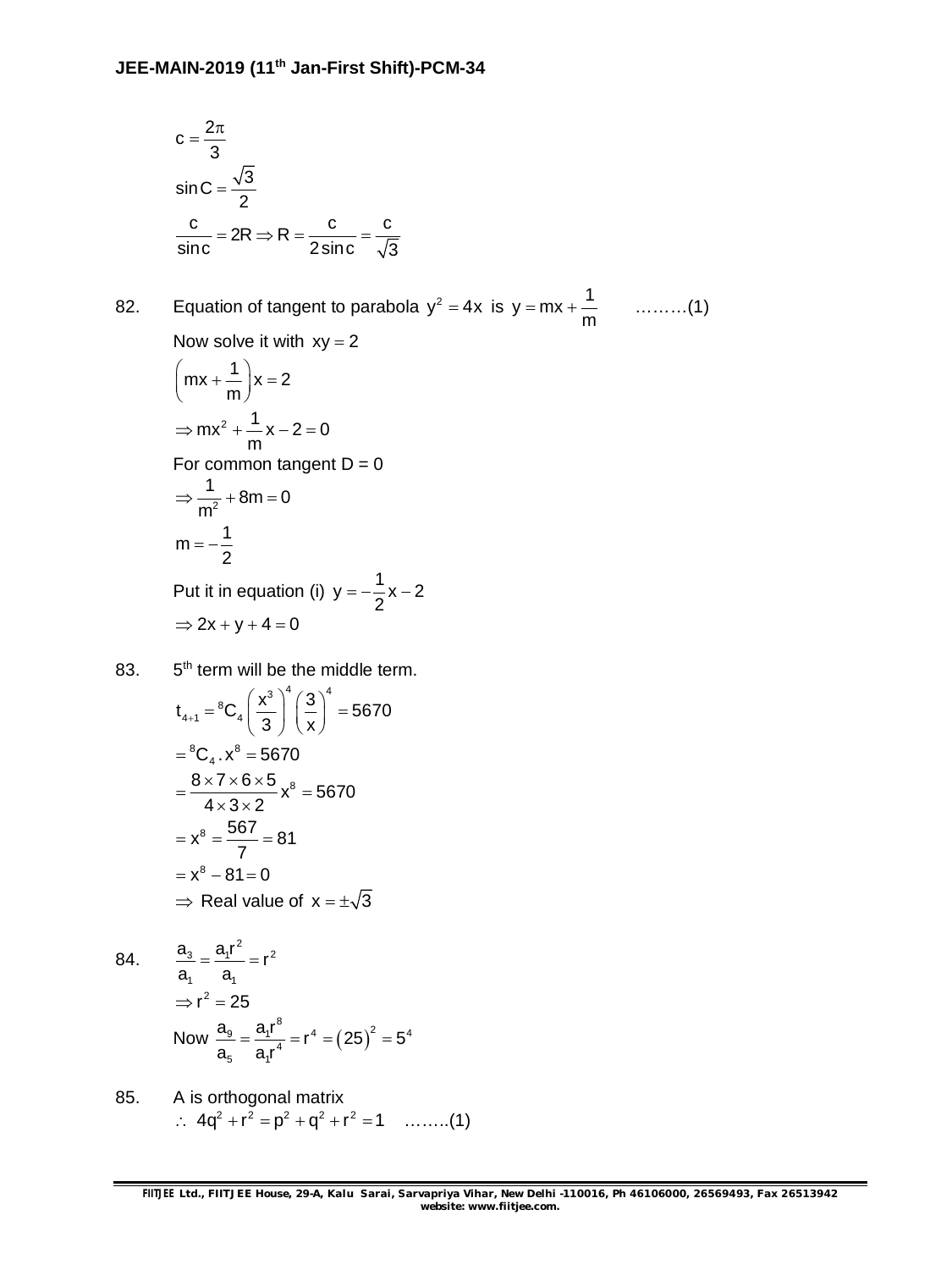2 2 2 p q r 0 ……..(2) and 2 2 2q r 0 ………(3) Solving (1), (2) and (3) <sup>2</sup> 1 p 2 1 p 2 86. I.F. 1 2 dx <sup>x</sup> 2x e e .x Solution will be 2x 2x 2x y xe e .xe .dx c 2 2x x xy e c 2 1 1 2 2 1 e .e c 2 2 (Put x = 1 and <sup>1</sup> <sup>2</sup> y e 2 ) c 0 <sup>x</sup> 2x y e 2 2x 2x 2x dy 2xe e e 1 2x dx 2 2 dy 1 0 x dx 2 dy <sup>0</sup> dx if <sup>1</sup> x , 1 2 87. d. r. of AB = (0, 1, 1) a.0 b.1 c.1 0 b c 0 dr = (a, b, c) (0, –1, 0) B A (0, 0, 1) b c 0 ……….(i) 2 2 2 a.0 b 1 c 1 cos 4 a b c . 2 2 2 2 1 b c . 2 2 a b c 2 2 b c 2bc <sup>2</sup> a 2bc ……….(ii) <sup>2</sup> a 2b b 2 2 a 2b a 2b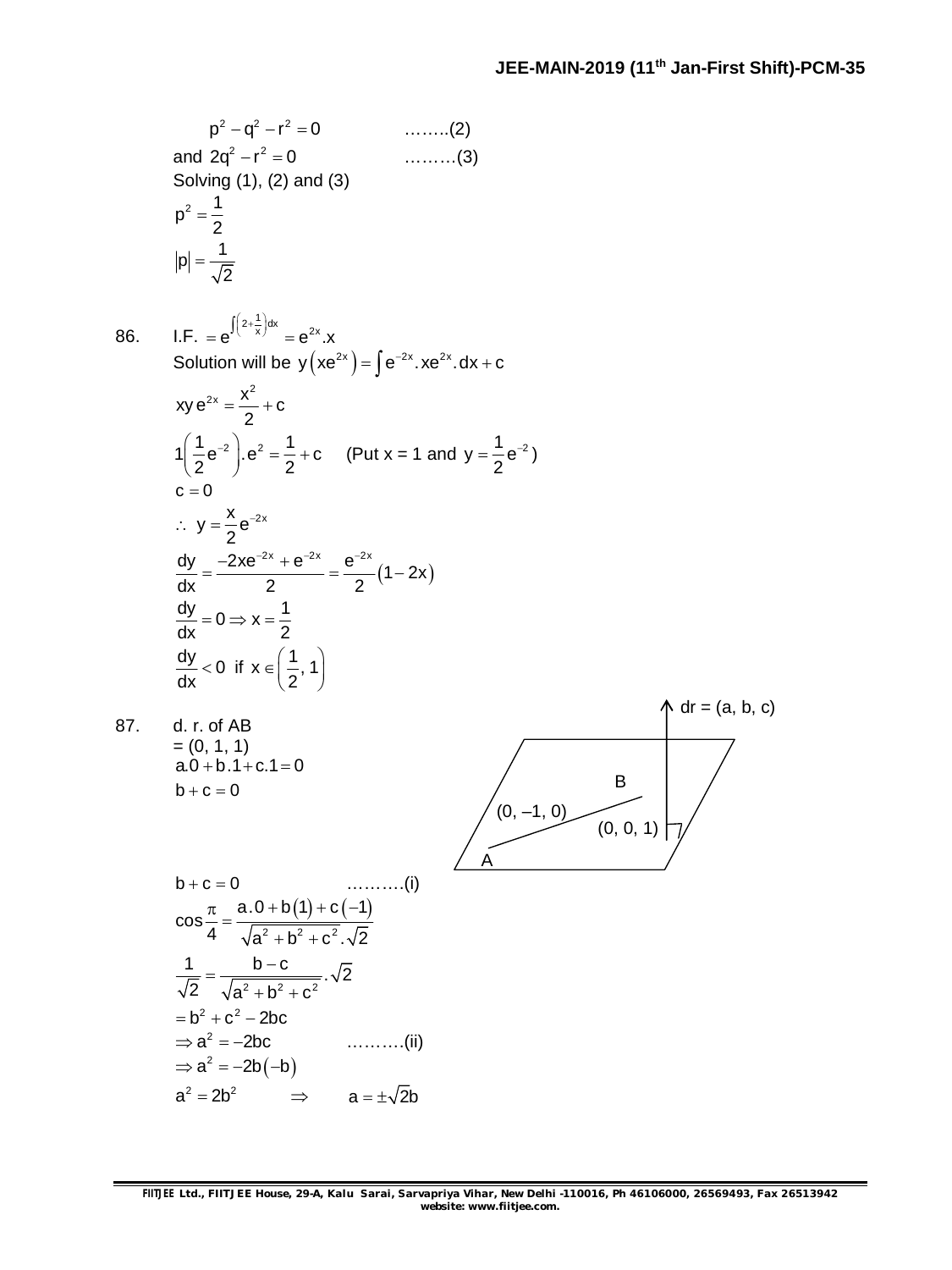a b 2 1  $=$ From (i)  $\frac{a}{\sqrt{a}} = \frac{b}{\sqrt{a}} = \frac{c}{\sqrt{a}}$ 2 1  $-1$  $=\frac{6}{1}$  = - $\overline{a}$ OR  $\frac{a}{\sqrt{a}} = \frac{b}{b}$ 2 1  $=$  $\overline{a}$ a b c 2 1  $-1$  $\Rightarrow \frac{a}{\sqrt{a}} = \frac{b}{4} = -\sqrt{2}$  1 – from (i) a b c  $2 -1 1$  $= -\frac{6}{4} = -\frac{1}{4}$  $\overline{a}$ dr. will be  $(\sqrt{2}, 1, -1)$  or  $(\sqrt{2}, -1, 1)$ 88.  $\begin{bmatrix} \vec{a} & \vec{b} & \vec{c} \end{bmatrix} = 0$  $\rightarrow$   $\rightarrow$   $\rightarrow$   $\rightarrow$  $3 - n_3 - 2n_1$ 2  $R_3 \rightarrow R_3 - 2R$ 1 2 4  $1 \t\lambda \t4 \t=0$ 2 4  $\lambda^2 - 1 \vert_{R_3 \to R_3 - 2}$  $\lambda$  4 = 0  $\lambda^2$  – 1 2 1 2 4 1  $\lambda$  4  $= 0$ 0 0  $\lambda^2 - 9$  $\lambda \qquad 4 \quad | = 0$  $\lambda^2 - 9$  $(\lambda^2 - 9)(\lambda - 2) = 0$  $\Rightarrow \lambda = 2$  OR  $\lambda^2 = 5$ 2 ˆ ˆ ˆ i j k  $a \times c = |1 \ 2 \ 4$ 2 4  $\lambda^2 - 1$  $\times c =$  $\lambda^2$  – 1  $\rightarrow$  $= \hat{i} (2\lambda^2 - 2 - 16) - \hat{j} (\lambda^2 - 1 - 8)$  $\mathsf{P} = \big( \lambda^2 - 9 \big) \big( 2 \hat{\mathsf{i}} - \hat{\mathsf{j}} \big) = - \, 5 \big( 2 \hat{\mathsf{i}} - \hat{\mathsf{j}} \big) \hspace{1cm} \text{(put } \lambda = 2 \text{)}$ 89.  $\alpha + \alpha^3 = -\frac{K}{2}$ 81 …………(1)  $_4$  256 81  $\alpha^4 =$ 4 3 ………..(2) From (1) and (2) 4 64 –K 3 27 81  $+\frac{64}{27} = K = -300$